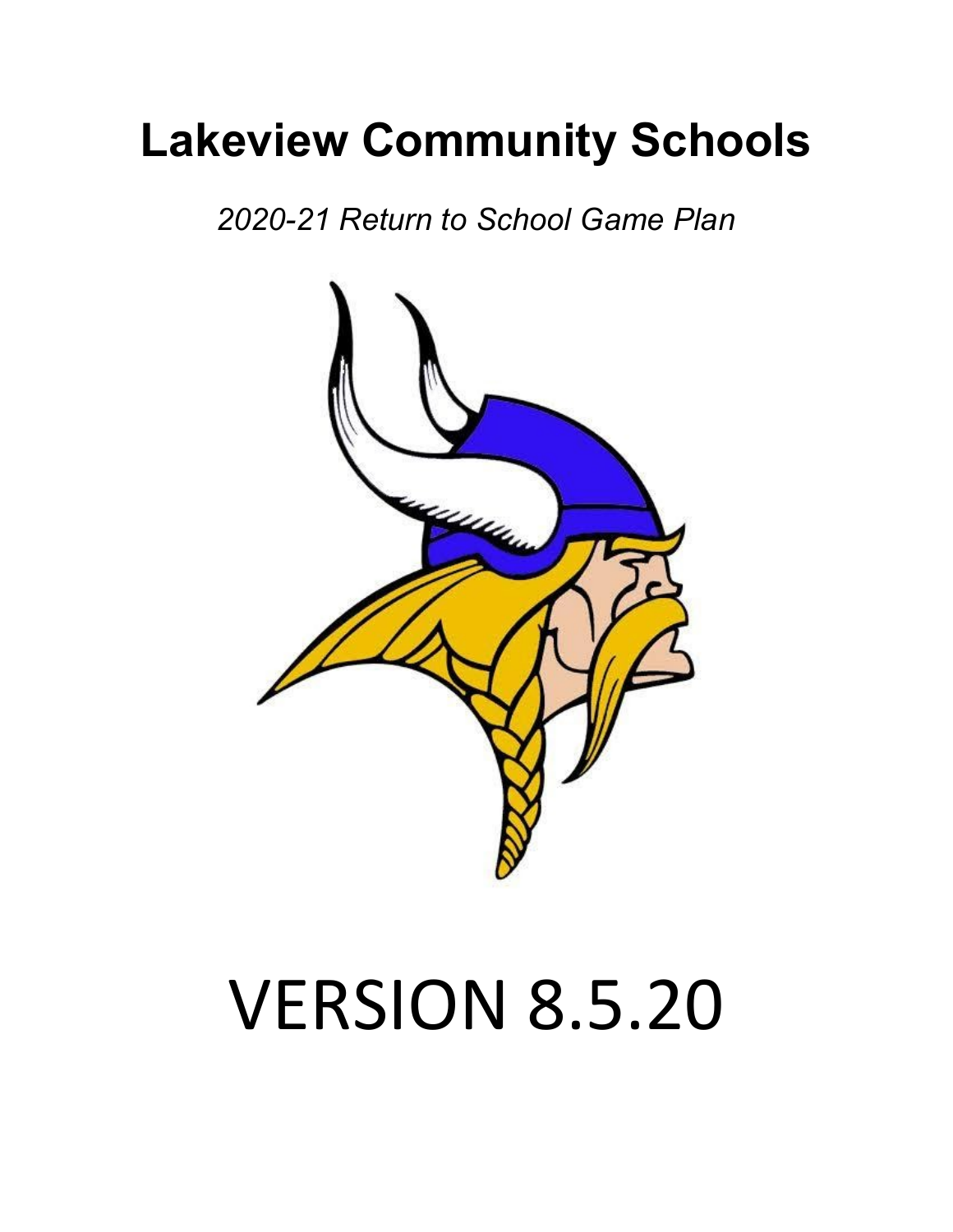### **Balancing Safety and Education**



Schools play an essential role in communities since they provide students with the education needed to be successful in life. The skill sets that students develop during their time in K-12 education establishes the foundation upon which students build their future, and research clearly indicates that students who complete their K-12 education do far better emotionally, economically and socially than students who do not. Research also indicates that schools are extremely safe places for students because they provide structures, procedures, and routines which provide guidelines for safe conditions and behavior.

It is also important to point out that schools are always working to provide safe environments for students by providing health resources and education to students about cleanliness, healthy eating and exercise. Even though schools spend a great deal of time and energy making schools safe and educating students about risks, risks still remain. When students go to school there are risks involved just as there are when they go anywhere in the community. The schools will do their best to mitigate those risks, and while safety can be enhanced and improved it cannot be guaranteed. This document discusses the steps Lakeview Community Schools is taking to improve and enhance safety for all students and staff.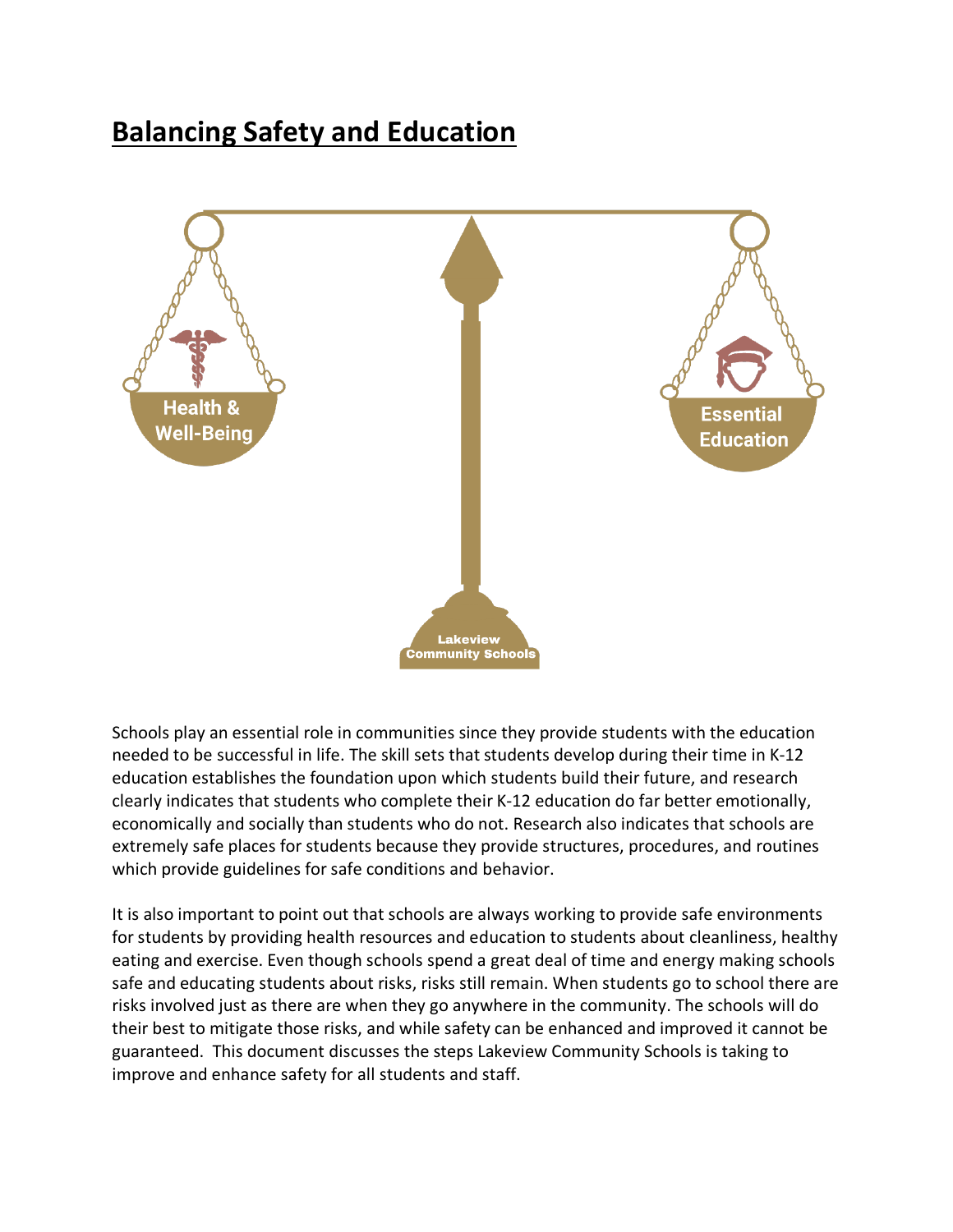## **Overview**

The purpose of the Game Plan is to ensure Lakeview Community Schools is able to successfully return students to school in 2020-21 with a safe environment that will ensure a high-quality education. While it is impossible to predict every scenario in the current environment, it is prudent that as a school district we create a variety of options within each department level to ensure we are able to react in a quick and decisive manner as the variables of COVID-19 change. Each area will have a tiered approach, but we are not going to be locked into one specific set of parameters. The final launch in 2020-21 may include precautions from multiple tiers. This Game Plan will be looked at as a phased re-entry plan as we progress towards returning to education in the traditional environment.

This Game Plan is NOT:

- A concrete plan
- A final menu of items that will be enforced with rigidity
- A final document that will not be changed

This Game Plan IS:

- A set of options with varying safety parameters
- A menu of items that can be used as variables change in the situation
- An organic document that will change as additional guidance and best practices are obtained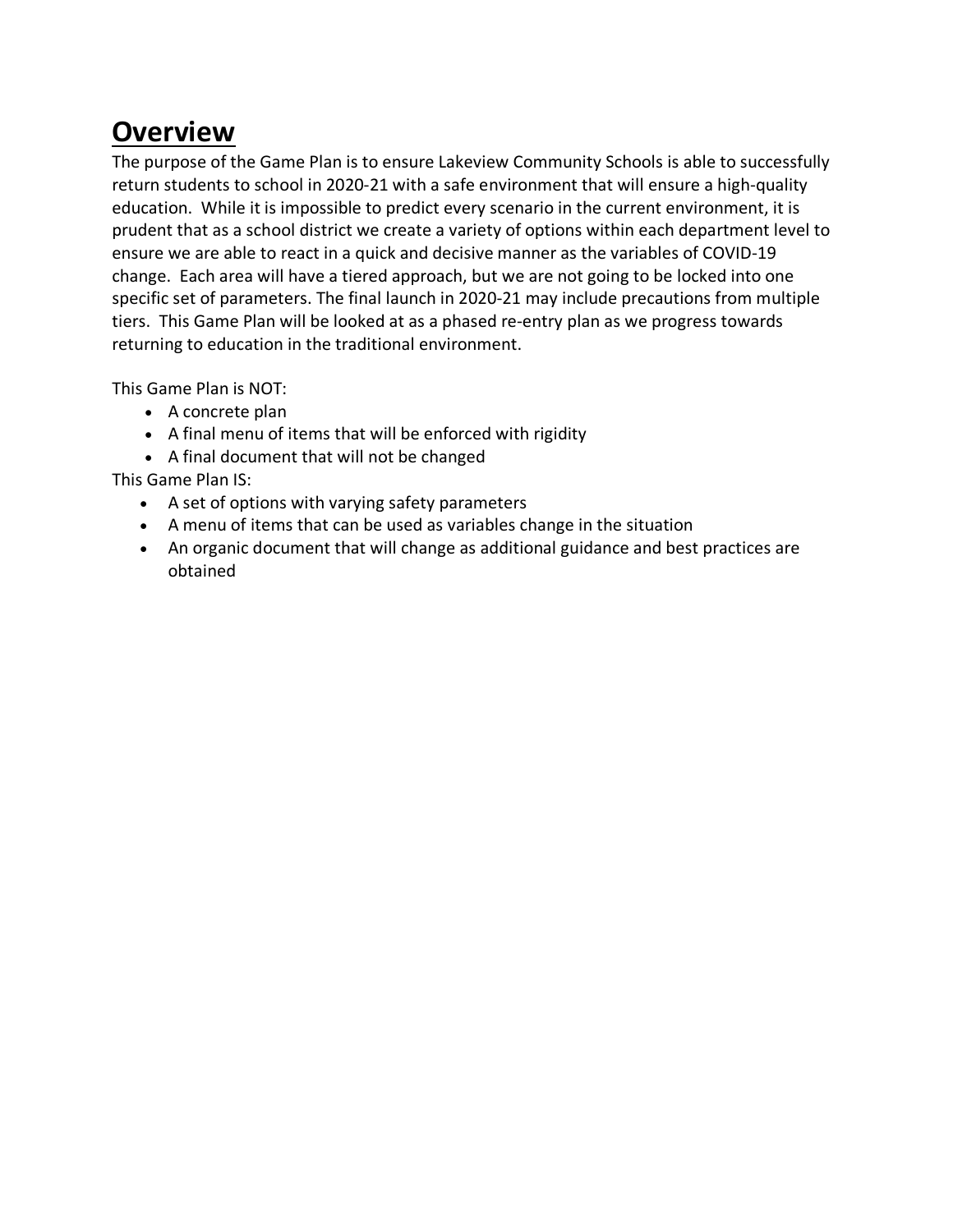## **Tier Model**

The tier level will be placed according to a variety of factors including the risk-dial that is provided by East Central Health Department, school district spread, Columbus community spread, Platte County spread, and other state/local factors. Many of the elements in the plan below have tiered levels of response from the school district. The intended definition of each tier has been provided below; however, the application may vary depending upon guidance from local public health officials or the governor (issued directed health measures). The tiers below correspond with the East Central Health Department Risk Assessment Dial that is updated on a weekly basis. Depending upon public health guidance and other local context, the application of the tiers may be applied more rigorously than the degree of spread indicated in the chart. For example, public health recommendations may compel the use of tier II or III strategies even when no area spread exists. Likewise, the school district may choose to apply tier II actions in one tenet area when the conditions and public health recommendations will only result in the use of tier I practices. In this way, the real intent behind the tiered model below is to proactively outline the progressively rigorous actions the district may take as circumstances change throughout the pandemic. These tiers can serve as a "menu" of options for the school district to utilize when mitigating risk of the spread of COVID-19.

**Please Note:** *We will not be at the same tier level within each category, but will select a tier level within each category individually. For example, if we are at Tier III with masks, we may only have to be at Tier I with social distancing. We will not be in the same tiers, at the same time, with all the different categories.*

| Tier I                                                                          | No to Low Risk/Spread                       |
|---------------------------------------------------------------------------------|---------------------------------------------|
| <b>Tier II</b>                                                                  | <b>Moderate Risk/Spread</b>                 |
| <b>Tier III</b>                                                                 | <b>High Risk/Spread</b>                     |
| <b>Confirmed School COVID-19 Case</b><br><b>OR</b><br><b>Severe Risk/Spread</b> | <b>High Risk OR Directed Health Measure</b> |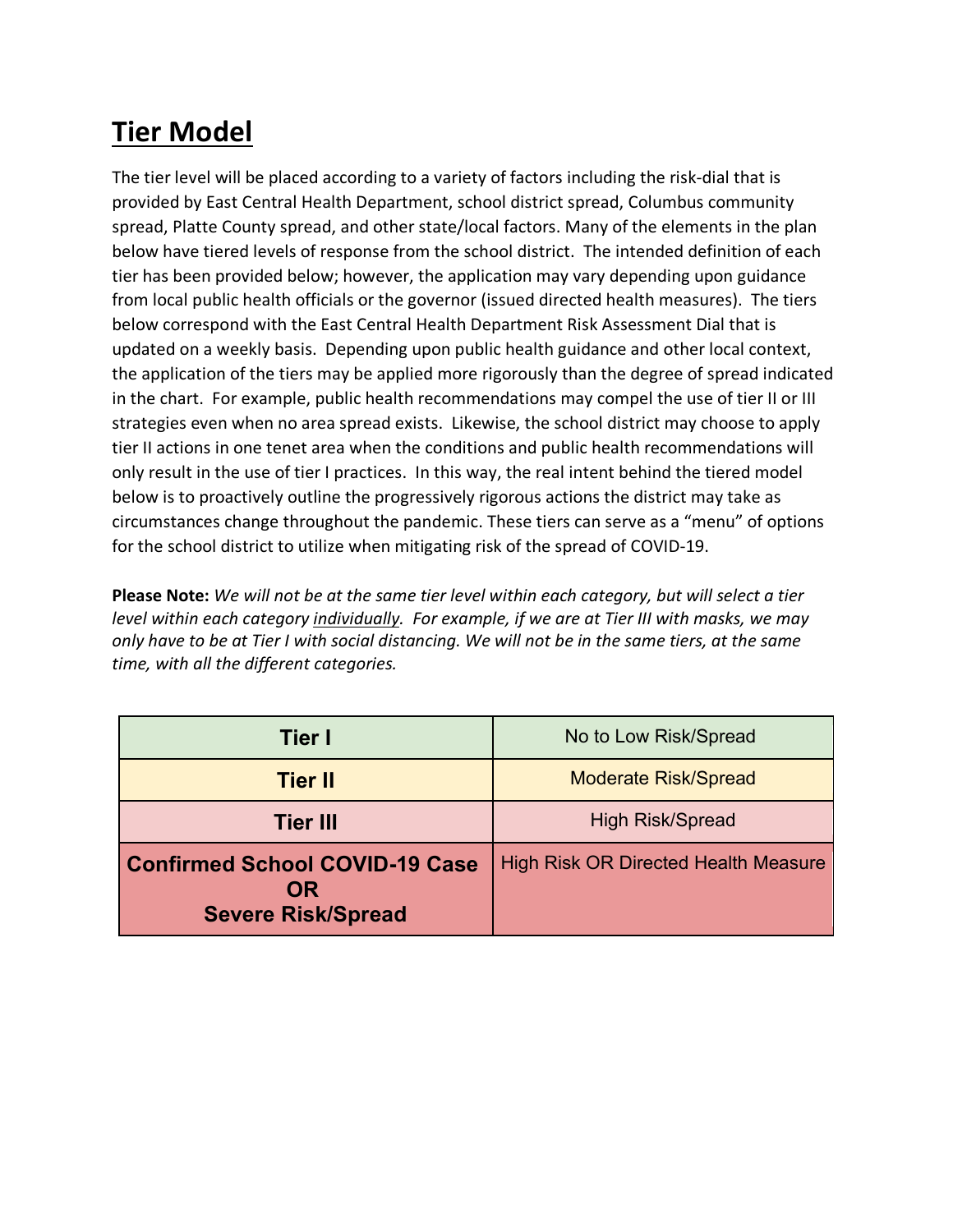## **East Central Health Risk Assessment Dial**

Lakeview Community Schools will NOT exclusively use the East Central Risk Assessment Dial in all decision-making. This dial will be used as a tool in the decision-making process, but it will not be the only factor used when changing tiers or risk mitigation techniques. The current ECHD risk dial can be found online at:

• https://ecdhd.ne.gov/covid-2019-novel-coronavirus/covid-2019-novel-coronavirus.html

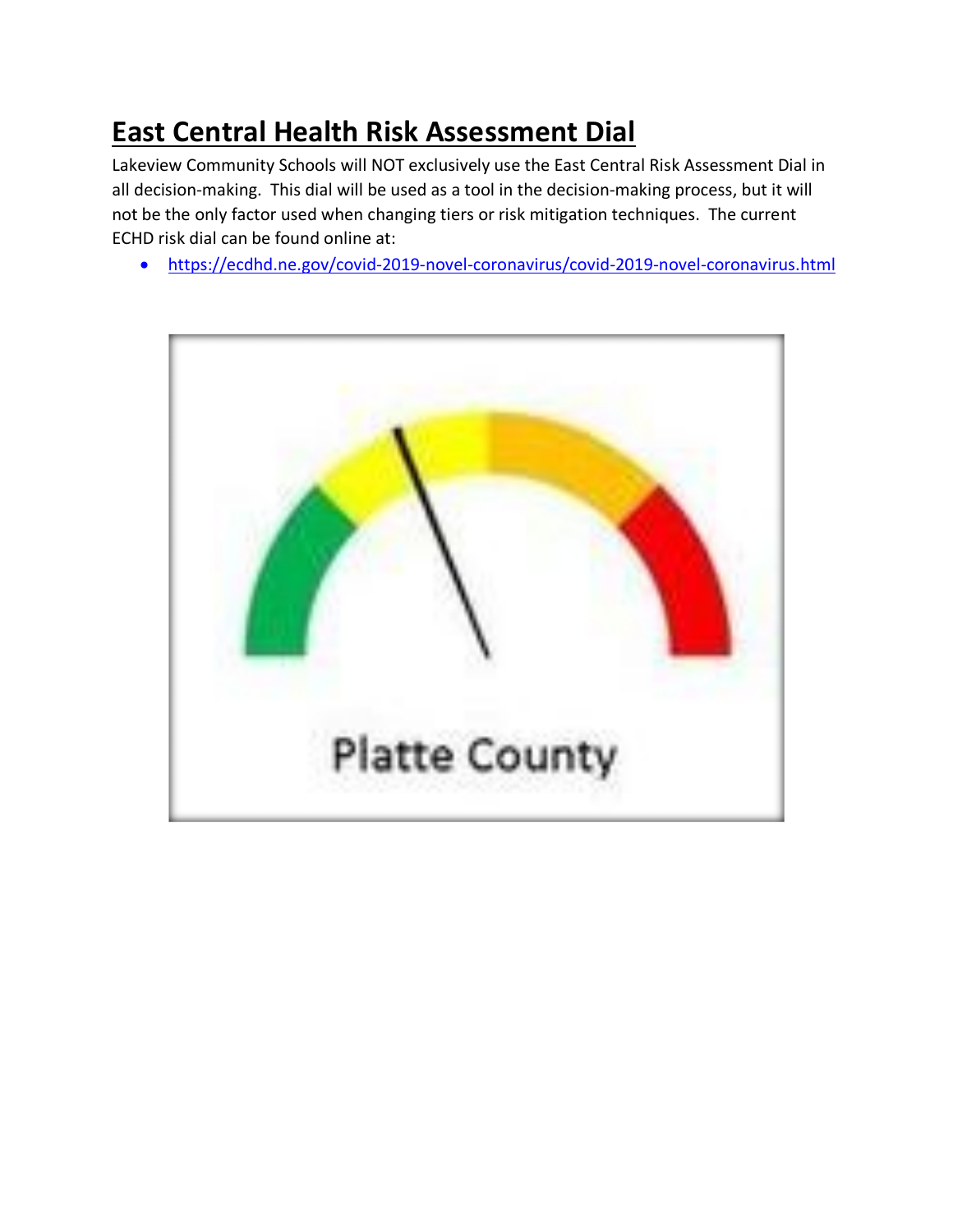## **Quick Reference Guide**

#### **Quarantining Guidelines**

- East Central Health Department will be enforcing quarantines for the Lakeview Community Schools school district. Current guidance is to quarantine any close contact for 14 days that is NOT wearing a mask.
- A close contact is defined as being within six feet for fifteen consecutive minutes.
- Many procedures in the LCS plan are created to comply with the quarantine protocol enacted by ECHD.

#### **School Calendar**

- The school is planning on following its Board approved 2020-2021 school calendar.
- Adjustments to the school day and calendar may occur as conditions in our schools and local area change with the rise and fall of COVID-19 cases.

#### **Mask Requirement**

• Masks will be required of all K-12 students and staff when six feet of distance is not able to be achieved. In addition, masks will be required in all school vehicles. Preschool student mask usage will be optional.

#### **Social Distancing**

- While maintaining six feet of separation at all times will not be possible at school, students and staff are directed to socially distance whenever feasible and to maximize space to separate students as much as possible.
- Students will experience more pairing or grouping throughout the year with limited mingling with other groups when possible. Doing this will help to minimize contact with others and limit potential quarantine of students.
- The use of barriers, face shields and/or masks will be utilized when six feet of separation cannot be achieved.
- Special consideration will be given to assemblies or large gatherings of students and staff. These will be limited if possible.

#### **Cleaning**

- Daily routine cleaning of frequently touched surfaces
	- $\circ$  Tables, doorknobs, light switches, countertops, handles, desks, phones, keyboards, toilets, faucets, sinks, etc.
- Close off areas used by the person who is sick for as long as possible and then clean the area thoroughly.
	- $\circ$  Schools do not necessarily need to close operations, if they can close off affected areas.

#### **Handwashing/Sanitizer**

- Students will wash their hands or use sanitize their hands whenever they enter the school building.
- Students will wash their hands or use sanitizer between classes and before leaving the building.
- Students will wash their hands or use sanitizer before and after lunch.

#### **When Student/Staff Member Tests Positive**

- East Central Health Department officials will be collaborated with concerning school operations.
- Students or staff who show symptoms of a COVID-19 infection will be sent home. Parents of a student who is displaying symptoms will be contacted.
- Quarantine measures for close contacts (within six feet for 15 consecutive minutes without a mask) and possible building closures may be recommended by the East Central Health Department.

#### **Visitors**

- Notify the school before entering the building when possible.
- Wash or sanitize their hands before entering the buildings.
- Socially distance while in the building.
- Wear a mask while in the building or make special arrangements with the school before entering.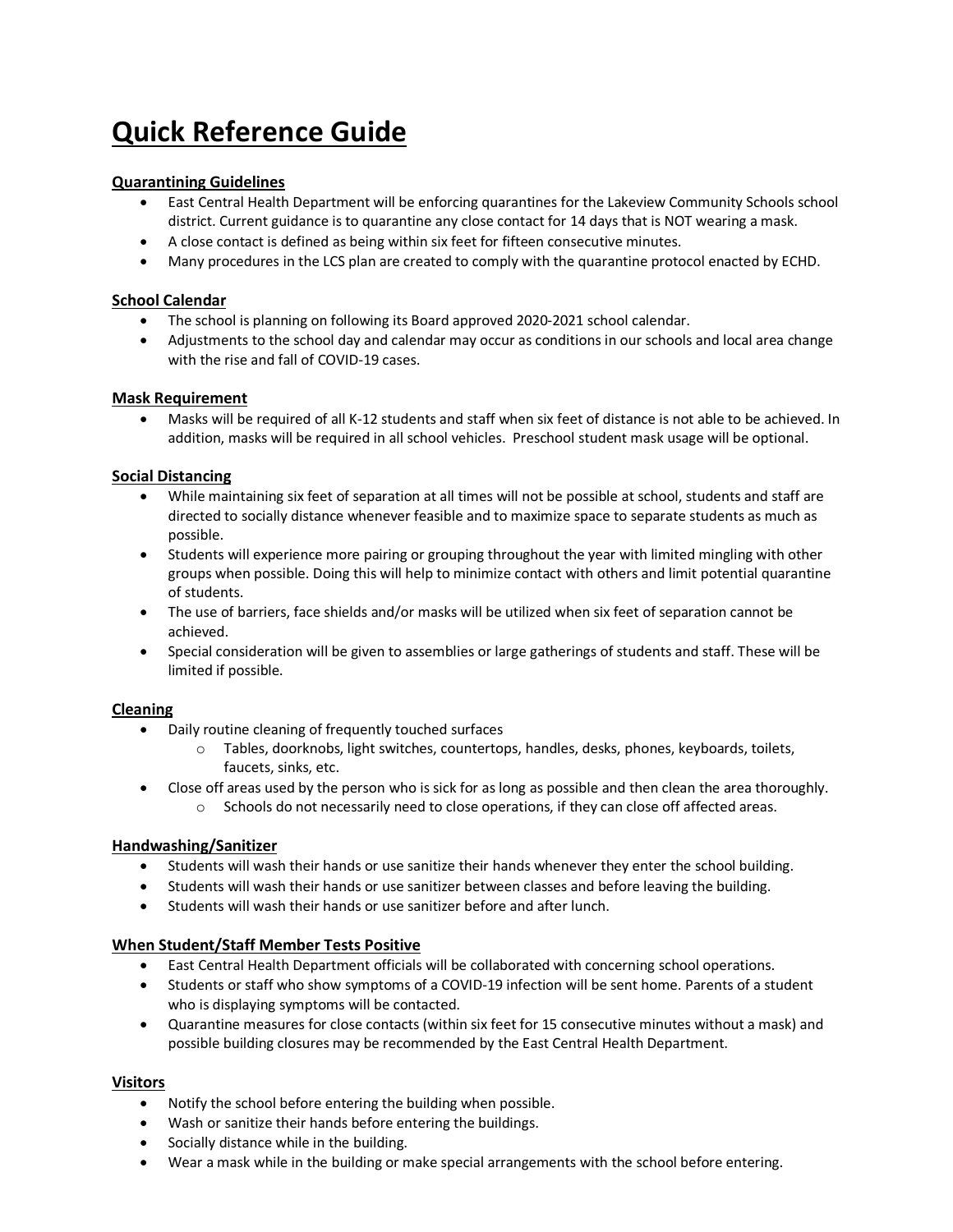#### **Water Fountains**

- Students are encouraged to bring their own water bottles to school every day since water fountains will not be in use.
- Water bottles should be clearly labeled with the student's name on it and have a lid that will keep water from leaking out if tipped over.

#### **Buses and School Vehicles**

- Students may be temperature checked before taking their seat.
- Students will be required to wear a mask while in the bus or other school vehicle if there is not enough room to socially distance.
- Students will be given assigned seating

#### **Lunch**

- Lunch times may be adjusted to provide for more space to allow social distancing.
- Students may be assigned to a table to minimize student interactions
	- $\circ$  Elementary students will be assigned to a table with other students who are assigned to the same classroom.

#### **Extra-Curricular Activities**

- It is our intent to allow students to engage in extracurricular activities during the 2020-2021 school year whenever it is deemed appropriate and safe to do so.
- All activities will function in accordance with guidelines from local and state health department agencies, and in alignment with the rules established by the Nebraska Schools Activities Association and the Nebraska Department of Education.
- Event seating will follow the guidelines set out by local and state health departments. Which may mean that occupancy will be capped to a percentage of the occupancy limits of the event site.

#### **Hybrid/Remote Education**

- Hybrid and Remote education will be avoided if at all possible by the district. We value the education that can be provided face-to-face in a traditional educational environment. But if we are in a health situation that forces either hybrid or remote education:
	- o An alternate school schedule may be employed if local COVID-19 cases rise to the level of severe. The decision to move to an alternate school schedule will be made with the support of the local health department. No preset numbers have been determined.
	- $\circ$  Students may be dismissed from school for short durations during this pandemic for a number of reasons including:
		- The Risk Dial and other conditions reach a pandemic/red level that we no longer feel it is safe to provide a traditional education.
		- If the state or local health officials/authorities mandate moving to virtual/alternative learning.
		- The number of quarantines within a school building or classroom dictate a move to a virtual environment.
	- o Alternative learning will be largely virtual for students grades 5 -12 and the use of some virtual learning and some packets for students in grades PreK-4.

**Risk**

• While the school will work hard to limit the amount of risk in a school it is not possible to eliminate it. Risk will exist even though the school will take measures to mitigate it.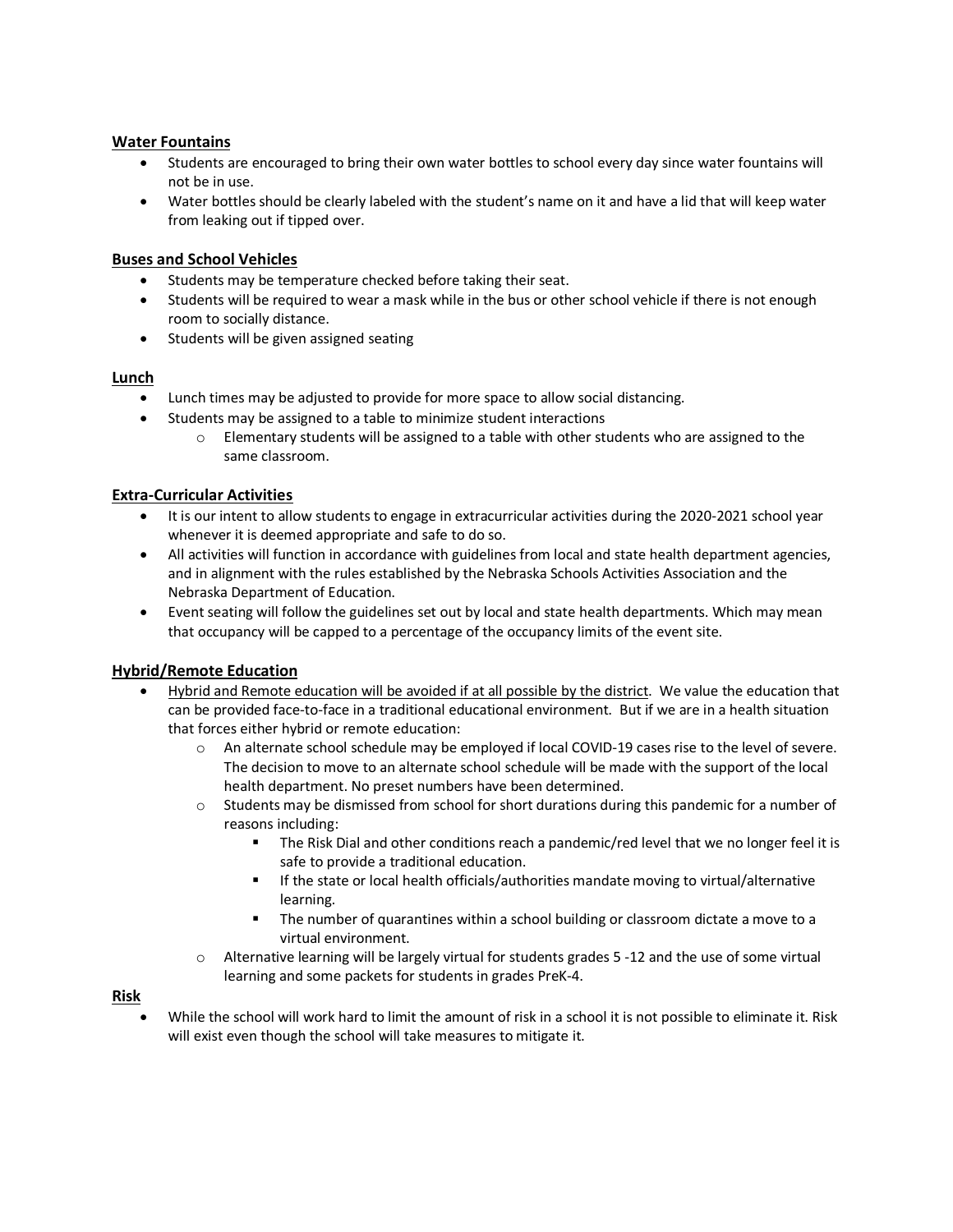#### **Specific Safety Protocols by Category**

Tiered model with specific categories and safety practices

|                                     | <b>Face Coverings</b>                                                                                                                                                                                                                                                                                                                                                                                                                                                                                                                                                                                              |
|-------------------------------------|--------------------------------------------------------------------------------------------------------------------------------------------------------------------------------------------------------------------------------------------------------------------------------------------------------------------------------------------------------------------------------------------------------------------------------------------------------------------------------------------------------------------------------------------------------------------------------------------------------------------|
| Tier I:<br>Low                      | Masks recommended when 6' of distance cannot be achieved<br>$\circ$<br>Highly recommended and encouraged with staff<br>$\circ$                                                                                                                                                                                                                                                                                                                                                                                                                                                                                     |
| Tier II:<br>Low-<br><b>Moderate</b> | Masks in situations where students/staff are congregating in non-traceable<br>$\circ$<br>situations, and situations that they are within 6' of people for more than 15<br>minutes in large group settings.<br>Masks will be worn by students/staff:<br>$\circ$<br>In Hallways<br>On Buses<br>$\blacksquare$<br>Before School Common Areas<br>٠<br>After School Common Areas<br>٠<br>Assemblies<br>$\blacksquare$<br>Recess (if needed)<br>Exceptions for activities, students/staff with disabilities, and religious reasons<br>$\circ$<br>Clear masks could be used based on individual circumstances.<br>$\circ$ |
| Tier III:<br><b>Moderate</b>        | Mandated at all-times except during lunch, physical exertion, and when 6' of<br>$\circ$<br>social distancing is possible by everyone in the group.<br>Exceptions for activities, students/staff with disabilities, and religious<br>reasons<br>Clear masks could be used based on individual circumstances.<br>$\blacksquare$                                                                                                                                                                                                                                                                                      |

|                                                                                                                       | <b>Student/Staff Screening</b> |                                                                                                                                                                     |  |  |  |
|-----------------------------------------------------------------------------------------------------------------------|--------------------------------|---------------------------------------------------------------------------------------------------------------------------------------------------------------------|--|--|--|
| Tier I:<br>Parents screen students at home using ECHD questions<br>$\circ$<br>Posted on doors, website, and sent home |                                |                                                                                                                                                                     |  |  |  |
|                                                                                                                       | Low-<br><b>Moderate</b>        | Professional development provided to staff<br>No temperature screening for students or staff<br>$\circ$                                                             |  |  |  |
|                                                                                                                       | Tier II:                       | Parents screen students at home using ECHD questions<br>$\circ$                                                                                                     |  |  |  |
|                                                                                                                       | Moderate-<br>High              | Student monitoring at the door for ECHD questions<br>$\circ$<br>Questions asked, sign-in sheets<br>Staff receive temperature check and screening questions each day |  |  |  |
|                                                                                                                       |                                | $\circ$<br>No temperature screening for students<br>$\circ$                                                                                                         |  |  |  |
|                                                                                                                       | Tier III:                      | Students and Staff monitoring at the door with ECHD questions<br>$\circ$                                                                                            |  |  |  |
|                                                                                                                       | High-<br><b>Severe</b>         | Questions asked, sign-in sheets<br>Student monitoring will take place before getting on the bus                                                                     |  |  |  |
|                                                                                                                       |                                | Temperature checks at door for students and staff<br>$\circ$<br>Need to buy mass quantity software<br>All student enter through one door<br>٠                       |  |  |  |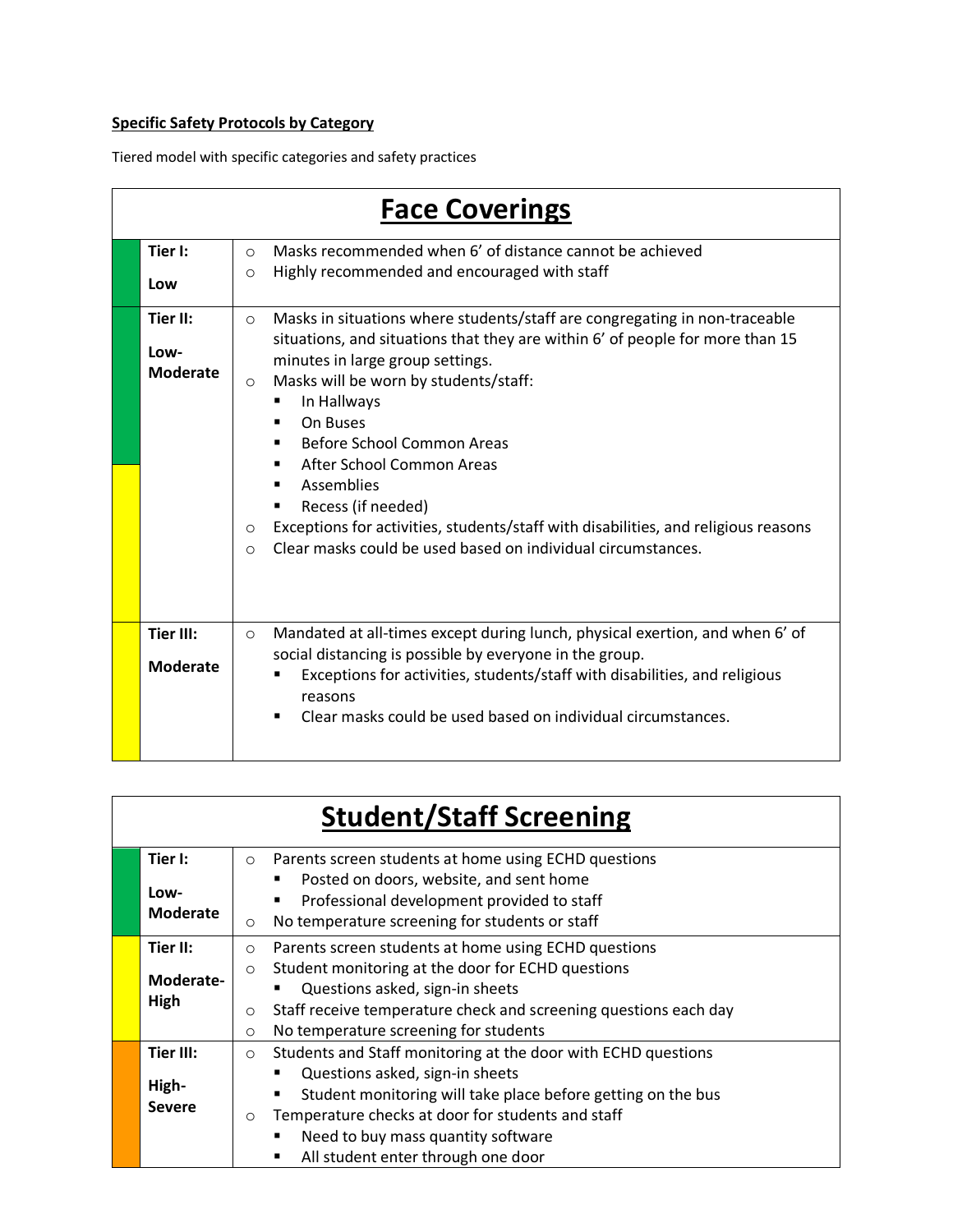| <b>Student Seating</b> |                                                                 |  |  |
|------------------------|-----------------------------------------------------------------|--|--|
| Tier I:                | No seating assignments in classrooms/cafeteria<br>$\circ$       |  |  |
| Low-<br>Moderate       |                                                                 |  |  |
| Tier II:               | Seating assignments mandated in classrooms/cafeteria<br>$\circ$ |  |  |
| Moderate-<br>High      | This helps with contact tracing                                 |  |  |

| <b>Visitors</b>                     |                                                                                                                                                                                                                            |  |
|-------------------------------------|----------------------------------------------------------------------------------------------------------------------------------------------------------------------------------------------------------------------------|--|
| Tier I:<br>Low-<br>Moderate         | Visitors allowed in building with self-monitoring and ECHD questions posted<br>$\circ$<br>Sign-in sheets at front office                                                                                                   |  |
| Tier II:<br>Moderate-<br>High       | Visitors allowed in the building with ECHD questions asked at front office<br>$\circ$<br>Questions asked, sign-in-sheets<br>No temperature screening<br>$\circ$                                                            |  |
| Tier III:<br>High-<br><b>Severe</b> | Visitors allowed in the building with ECHD questions asked at front office<br>$\circ$<br>Questions asked, sign-in sheets<br>Temperature screening at front office<br>$\circ$<br>If over 100.0, not allowed in the building |  |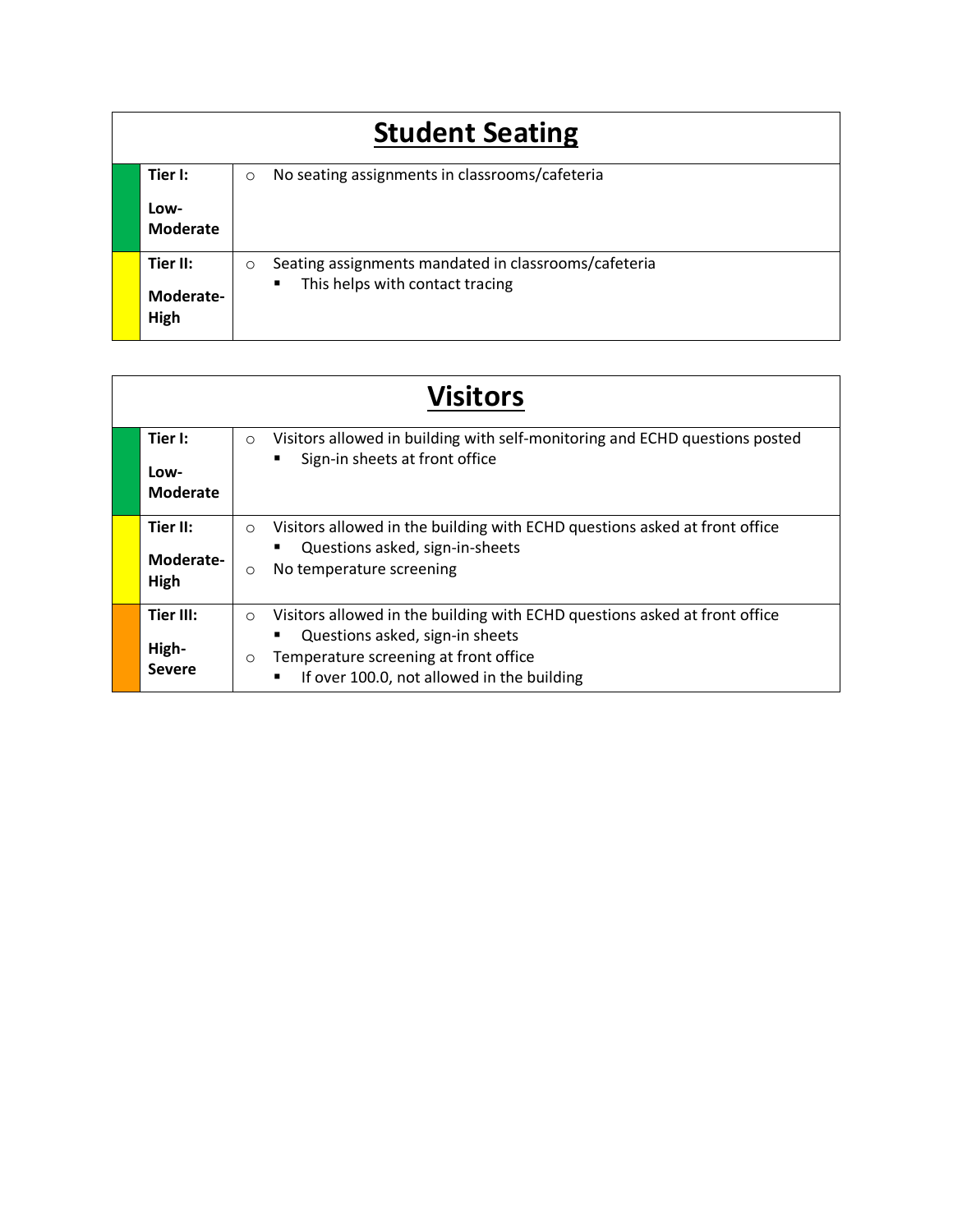|  | <b>Handwashing</b>      |                                                                                                     |  |  |
|--|-------------------------|-----------------------------------------------------------------------------------------------------|--|--|
|  | Tier I:                 | Students will apply hand sanitizer upon entry into the building<br>$\circ$                          |  |  |
|  | Low-<br><b>Moderate</b> | Students will be encouraged to wash their hands frequently<br>$\circ$                               |  |  |
|  | Tier II:                | Students will apply hand sanitizer upon entry into the building<br>$\circ$                          |  |  |
|  | Moderate-               | Students will apply hand sanitizer at the beginning of lunch<br>$\circ$                             |  |  |
|  | High                    | Sanitizer stations will be available throughout the day<br>$\circ$                                  |  |  |
|  |                         | Students will be encouraged to wash their hands frequently<br>$\circ$                               |  |  |
|  | <b>Tier III:</b>        | Students will apply hand sanitizer upon entry into the building<br>$\circ$                          |  |  |
|  | High-<br><b>Severe</b>  | Students will apply hand sanitizer at the beginning of lunch<br>$\circ$                             |  |  |
|  |                         | Students will apply hand sanitizer before and after use of playground<br>$\circ$                    |  |  |
|  |                         | equipment.                                                                                          |  |  |
|  |                         | All students will wash their hands/apply sanitizer every two hours throughout<br>$\circ$<br>the day |  |  |
|  |                         |                                                                                                     |  |  |
|  | Protocol                | Wash hands with soap for at least 20 seconds. If hands are not visibly dirty,<br>$\circ$            |  |  |
|  |                         | alcohol-based hand sanitizers with at least 60% alcohol can be used if soap and                     |  |  |
|  |                         | water are not readily available.                                                                    |  |  |
|  |                         | Supervise children when they use hand sanitizer to prevent ingestion. Hand                          |  |  |
|  |                         | sanitizer is not recommended for children below age two or children with                            |  |  |
|  |                         | known excessive hand-to-mouth behaviors.                                                            |  |  |
|  |                         | Assist children with hand washing who cannot hand wash alone. After<br>$\blacksquare$               |  |  |
|  |                         | assisting children with hand washing, staff should also wash their hands.                           |  |  |

| <b>Social Distancing</b>           |                                                                                                                                                                                                                                                                                                                                                                                                                                                                                                                                                                         |  |  |
|------------------------------------|-------------------------------------------------------------------------------------------------------------------------------------------------------------------------------------------------------------------------------------------------------------------------------------------------------------------------------------------------------------------------------------------------------------------------------------------------------------------------------------------------------------------------------------------------------------------------|--|--|
| Tier I:<br>Low-<br><b>Moderate</b> | <b>Bus</b><br>$\circ$<br><b>CDC Guidance</b><br>Leave First Row Empty<br>Sanitization of surfaces between uses - before and after trip<br>Sanitizer applied upon entering the vehicle<br><b>Hallways</b><br>$\circ$<br>No Restricted Flow<br>Encourage 6' between students when possible<br>Lockers<br>$\bigcirc$<br>Lockers used without restrictions<br>PE Lockers without restriction<br>Cafeteria<br>$\Omega$<br>Socially distance as much as possible with available seats<br>6' between students while in line<br>No assigned seating<br>Classrooms<br>$\bigcirc$ |  |  |
|                                    | Spread out of desks as much as possible within space<br>Before/After School<br>$\circ$                                                                                                                                                                                                                                                                                                                                                                                                                                                                                  |  |  |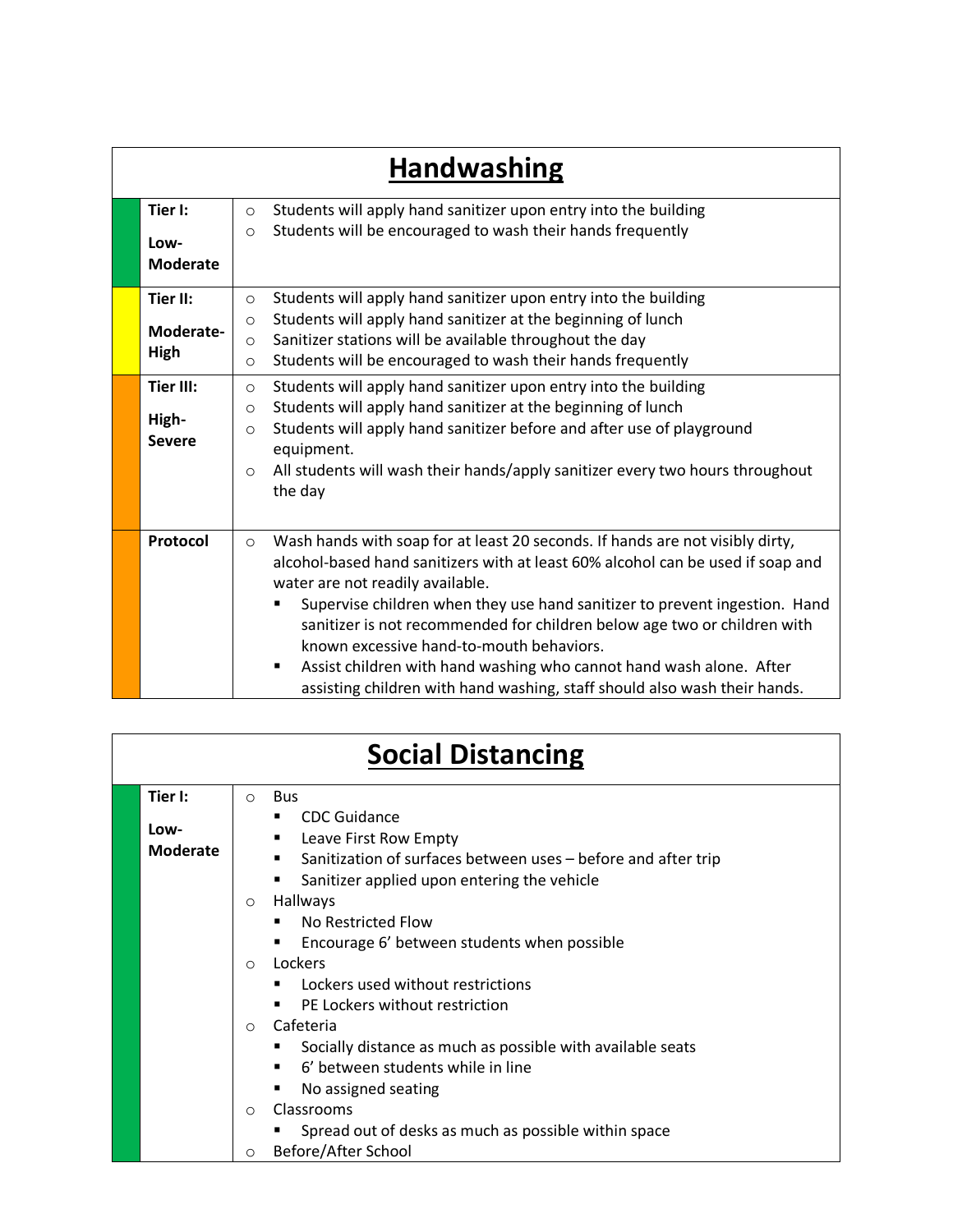|                  | Spread out as much as possible within spaces available<br>٠                                                 |  |
|------------------|-------------------------------------------------------------------------------------------------------------|--|
| Tier II:         | $\circ$ Bus -                                                                                               |  |
|                  | Leave first row empty<br>٠                                                                                  |  |
| Moderate-        | Sanitization of surfaces between uses - before and after trip                                               |  |
| High             | Sanitizer applied upon entering the vehicle<br>п                                                            |  |
|                  | Hallways<br>$\circ$                                                                                         |  |
|                  | One-way traffic between class periods                                                                       |  |
|                  | Keep 6' between students when possible                                                                      |  |
|                  | Lockers<br>$\circ$                                                                                          |  |
|                  | Lockers allowed before/after school, but not between class periods<br>٠                                     |  |
|                  | Emphasis with students on keeping distance if possible<br>٠                                                 |  |
|                  | Rotation of use in PE locker rooms                                                                          |  |
|                  | Cafeteria<br>$\circ$                                                                                        |  |
|                  | Students use assigned seating                                                                               |  |
|                  | Students grouped with smaller cohort of students and 6' between groups<br>6' between students while in line |  |
|                  | Classrooms<br>$\circ$                                                                                       |  |
|                  | Sanitization of surfaces every two hours (by students and staff)                                            |  |
|                  | Spread out desks as much as possible                                                                        |  |
|                  | Grouping of desks, but allowing 6' between groups                                                           |  |
|                  | Groups must stay together                                                                                   |  |
|                  | Before/After School<br>$\circ$                                                                              |  |
|                  | Students grouped together and 6' between groups                                                             |  |
|                  | Groups must stay together and not intermingle                                                               |  |
|                  | Spread out as much as possible                                                                              |  |
| <b>Tier III:</b> | $Bus -$<br>$\circ$                                                                                          |  |
|                  | Leave first row empty<br>٠                                                                                  |  |
| High-            | Sanitization of surfaces between uses - before and after trip                                               |  |
| <b>Severe</b>    | Sanitizer applied upon entering the vehicle<br>٠                                                            |  |
|                  | One student per two seats and 6' between everyone<br>п                                                      |  |
|                  | Hallways<br>$\circ$                                                                                         |  |
|                  | One-way traffic between class periods                                                                       |  |
|                  | Keep 6' between students when possible                                                                      |  |
|                  | Lockers<br>O                                                                                                |  |
|                  | No lockers allowed to be used                                                                               |  |
|                  | No PE lockers used<br>Cafeteria                                                                             |  |
|                  | O<br>Student eat in classrooms                                                                              |  |
|                  | Student groups/assigned seating during class will remain for lunch                                          |  |
|                  | Food deliveries are made to classrooms                                                                      |  |
|                  | Classrooms<br>$\circ$                                                                                       |  |
|                  | Reduce group sizes within a classroom to as few as possible<br>п                                            |  |
|                  | Groups must stay with cohort                                                                                |  |
|                  | 6' of distance between groups<br>п                                                                          |  |
|                  | No intermingling of groups                                                                                  |  |
|                  | Before/After School<br>O                                                                                    |  |
|                  | Reduce group sizes to as few as possible                                                                    |  |
|                  | Groups must stay with cohort                                                                                |  |
|                  | 6' of distance between groups                                                                               |  |
|                  | No intermingling of groups                                                                                  |  |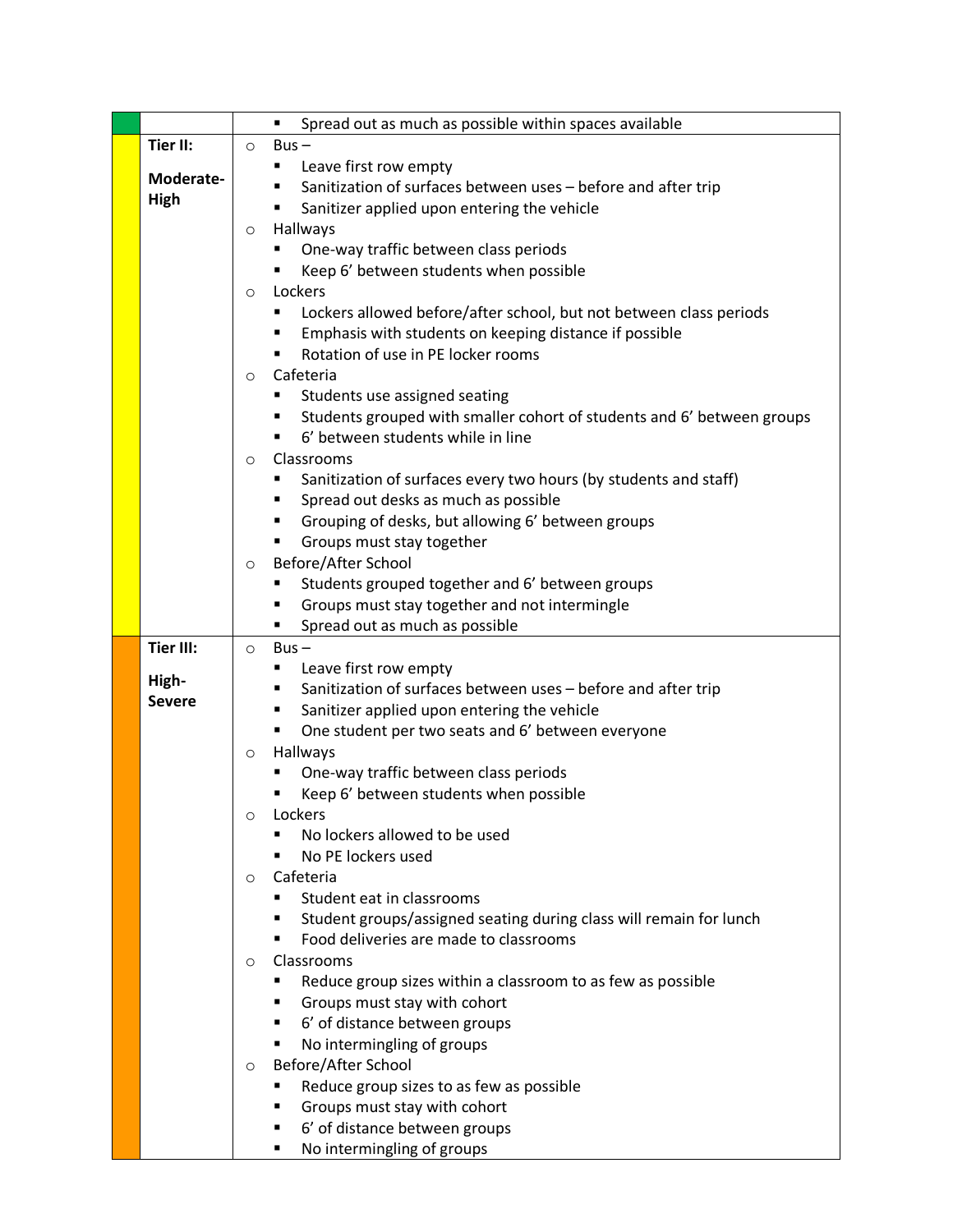|         |                  |                    | <b>Cleaning Procedures</b>                                                                                                                                                                                                       |
|---------|------------------|--------------------|----------------------------------------------------------------------------------------------------------------------------------------------------------------------------------------------------------------------------------|
|         | Tier I:          | $\circ$            | Daily clean and disinfect surfaces and objects that are frequently touched. This                                                                                                                                                 |
|         | Low-             |                    | includes cleaning objects/surfaces not ordinarily cleaned daily (e.g., doorknobs,                                                                                                                                                |
|         | <b>Moderate</b>  |                    | light switches, classroom sink handles, countertops). Use a list of products that                                                                                                                                                |
|         |                  |                    | are EPA-approved for use against the virus that causes COVID-19. Follow the                                                                                                                                                      |
|         |                  |                    | manufacturer's instructions for all cleaning and disinfection products (e.g.,                                                                                                                                                    |
|         |                  |                    | concentration, application method and contact time, etc.).<br>Provide EPA-registered disposable wipes to teachers and staff so that                                                                                              |
|         |                  | $\circ$            | commonly used surfaces (e.g., keyboards, desks, remote controls) can be wiped                                                                                                                                                    |
|         |                  |                    | down before use.                                                                                                                                                                                                                 |
|         |                  | $\circ$            | Ensure nine weeks of additional supplies are on-hand at all times.                                                                                                                                                               |
|         |                  | $\circ$            | Disinfectant foggers will be used periodically on large highly touched surfaces                                                                                                                                                  |
|         |                  |                    | such as weights, playgrounds, etc.                                                                                                                                                                                               |
|         |                  | $\circ$            | Water Fountains will be used but cleaned periodically throughout the day                                                                                                                                                         |
|         | Tier II:         | $\circ$            | Twice daily clean and disinfect surfaces and objects that are frequently touched.                                                                                                                                                |
|         | Moderate-        |                    | This includes cleaning objects/surfaces not ordinarily cleaned daily (e.g.,                                                                                                                                                      |
|         | <b>High</b>      |                    | doorknobs, light switches, classroom sink handles, countertops). Use a list of                                                                                                                                                   |
|         |                  |                    | products that are EPA-approved for use against the virus that causes COVID-19.<br>Follow the manufacturer's instructions for all cleaning and disinfection products                                                              |
|         |                  |                    | (e.g., concentration, application method and contact time, etc.).                                                                                                                                                                |
|         |                  |                    | Teachers with help of students will clean once throughout the day,                                                                                                                                                               |
|         |                  |                    | custodians will clean once daily in the evening.                                                                                                                                                                                 |
|         |                  | $\circ$            | Teachers/students will be mandated to wipe down all commonly used surfaces                                                                                                                                                       |
|         |                  |                    | before and after each use (e.g., keyboards, desks, remote controls).                                                                                                                                                             |
|         |                  | $\circ$            | Ensure nine weeks of additional supplies are on-hand at all times.                                                                                                                                                               |
|         |                  | $\circ$            | Disinfectant foggers will be used daily on large highly touched surfaces such as                                                                                                                                                 |
|         |                  |                    | weights, playgrounds, etc.                                                                                                                                                                                                       |
|         |                  | $\circ$<br>$\circ$ | Water fountains will be prohibited<br>Touchless water fountains will be allowed                                                                                                                                                  |
|         | <b>Tier III:</b> | $\circ$            | Every two hours, teachers/students will clean and disinfect surfaces and objects                                                                                                                                                 |
|         |                  |                    | that are frequently touched. This includes cleaning objects/surfaces not                                                                                                                                                         |
|         | High-            |                    | ordinarily cleaned daily (e.g., doorknobs, light switches, classroom sink handles,                                                                                                                                               |
|         | <b>Severe</b>    |                    | countertops). Use a list of products that are EPA-approved for use against the                                                                                                                                                   |
|         |                  |                    | virus that causes COVID-19. Follow the manufacturer's instructions for all                                                                                                                                                       |
|         |                  |                    | cleaning and disinfection products (e.g., concentration, application method and                                                                                                                                                  |
|         |                  |                    | contact time, etc.).                                                                                                                                                                                                             |
|         |                  |                    | Teachers with help of students will clean every two hours throughout the<br>day, custodians will clean once daily in the evening.                                                                                                |
|         |                  | O                  | Teachers/students will be mandated to wipe down all commonly used surfaces                                                                                                                                                       |
|         |                  |                    | before and after each use (e.g., keyboards, desks, remote controls).                                                                                                                                                             |
|         |                  | O                  | Ensure nine weeks of additional supplies are on-hand at all times.                                                                                                                                                               |
|         |                  | O                  | Disinfectant foggers will be used daily on large highly touched surfaces such as                                                                                                                                                 |
|         |                  |                    | weights, playgrounds, etc.                                                                                                                                                                                                       |
|         |                  | O                  | Water fountains will be prohibited                                                                                                                                                                                               |
|         |                  | $\circ$            | Touchless water fountains will be allowed                                                                                                                                                                                        |
|         |                  |                    | When students/staff members show symptoms or become sick at school                                                                                                                                                               |
| $\circ$ |                  |                    | Close off areas used by the individuals with COVID-19 and wait as long as practical before beginning cleaning and                                                                                                                |
|         |                  |                    | disinfection to minimize potential for exposure to respiratory droplets. Open outside doors and windows to<br>increase air circulation in the area. If possible, wait up to 24 hours before beginning cleaning and disinfection. |
|         |                  |                    |                                                                                                                                                                                                                                  |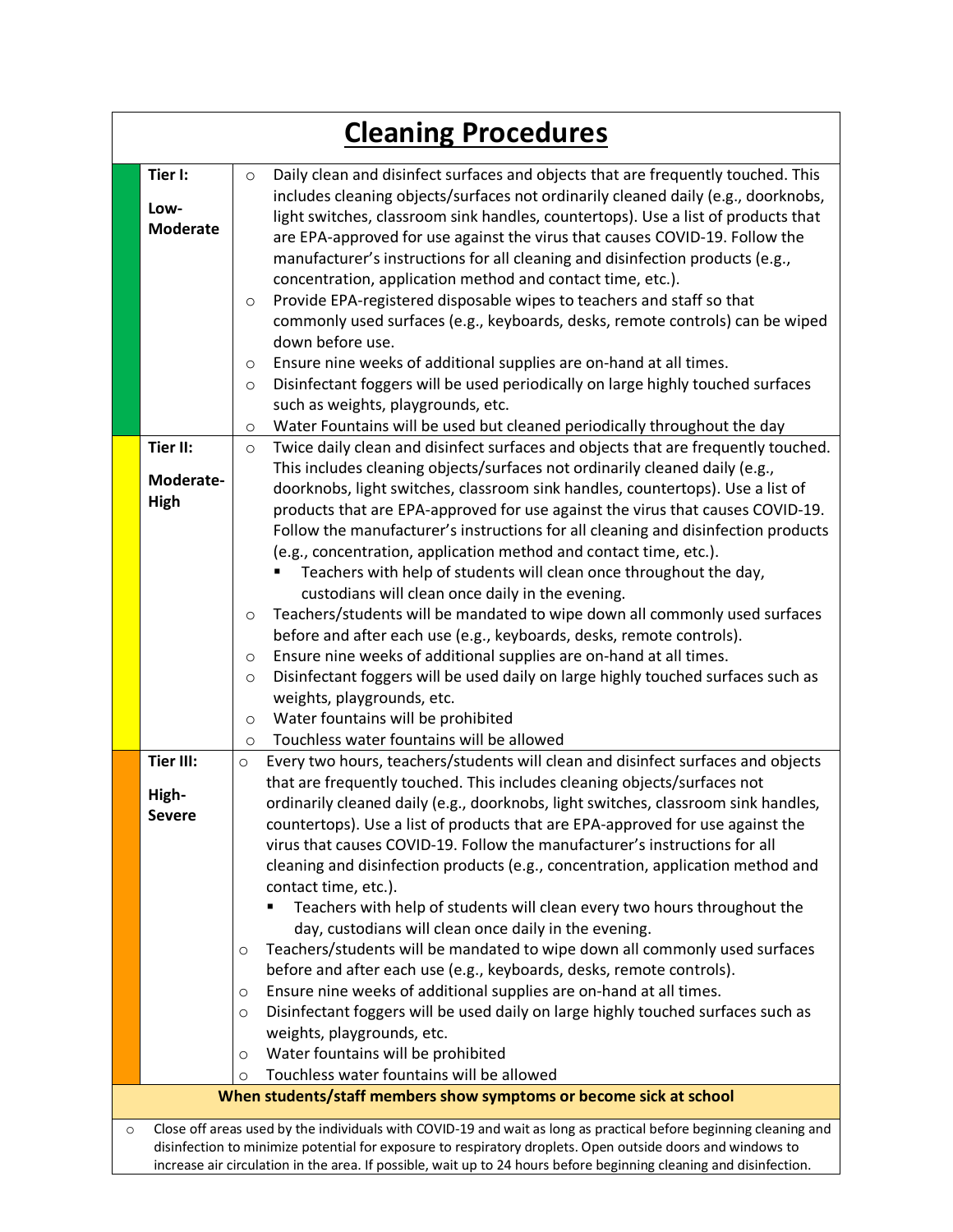- o Cleaning staff should clean and disinfect all areas (e.g., offices, bathrooms, and common areas) used by the ill persons, focusing especially on frequently touched surfaces.
- o If surfaces are dirty, they should be cleaned using a detergent or soap and water prior to disinfection.
- o Use products that are EPA-approved for use against the virus that causes COVID-19. Follow the manufacturer's instructions for all cleaning and disinfection products (e.g., concentration, application method and contact time, etc.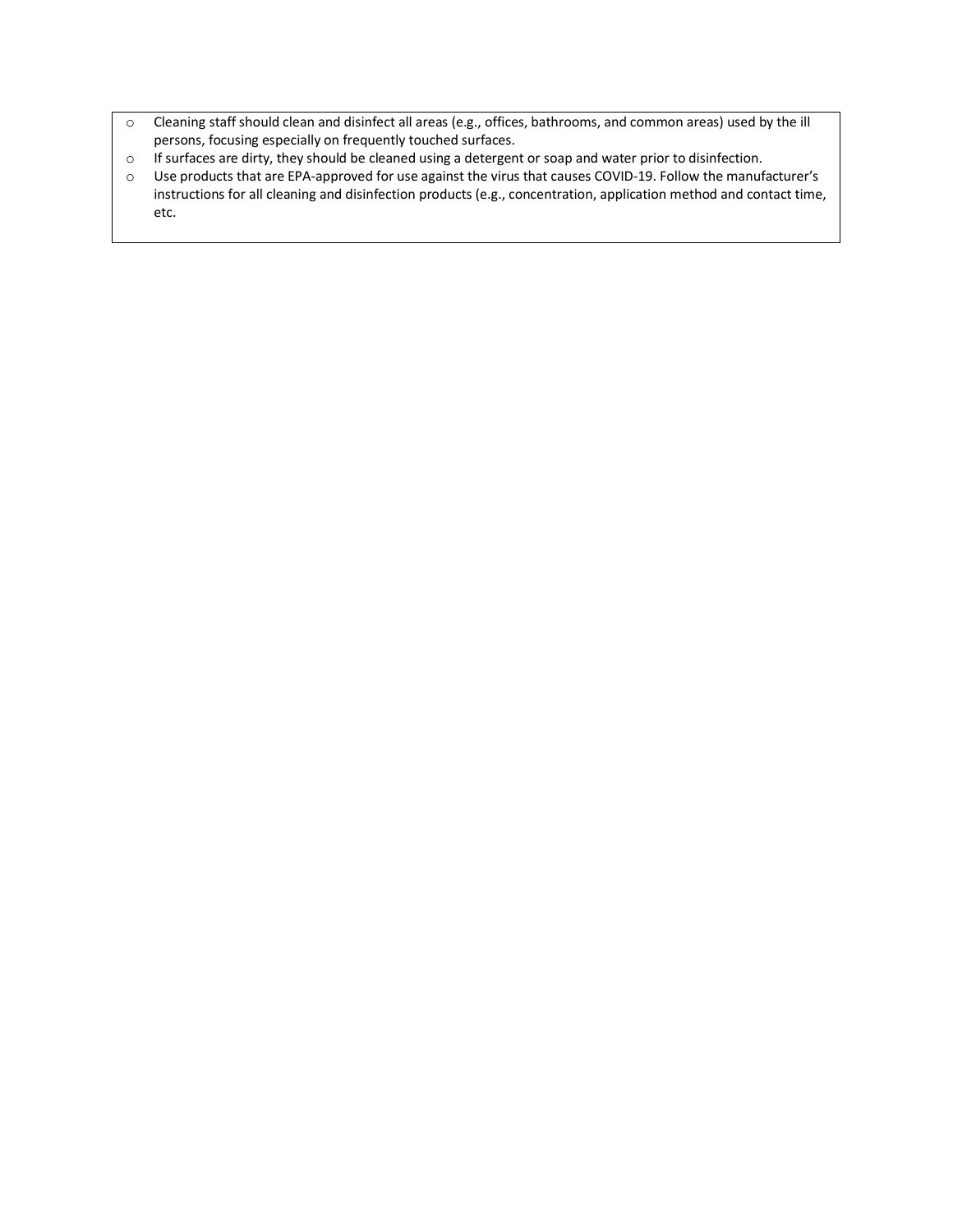|                                                                            | <b>Prevention/Communication</b>                                                                                                                                                                                                                                                                                                                                                                                                                                                                                                                                                                                                                                                                         |
|----------------------------------------------------------------------------|---------------------------------------------------------------------------------------------------------------------------------------------------------------------------------------------------------------------------------------------------------------------------------------------------------------------------------------------------------------------------------------------------------------------------------------------------------------------------------------------------------------------------------------------------------------------------------------------------------------------------------------------------------------------------------------------------------|
| <b>Prevention and</b><br>Symptom<br><b>Monitoring</b><br><b>Management</b> | Stay home when appropriate<br>$\circ$<br>Educate staff and families about when they/their child(ren) should stay<br>$\circ$<br>home and when they can return to facilities:<br>Students/Staff should stay home if they test positive for or are<br>showing COVID-19 symptoms. We will follow the recommendations<br>of ECHD.<br>Students/Staff should stay home if they have been in close contact<br>(less than 6' for more than 15 minutes with COVID-19 positive person<br>without a mask)<br>Update as ECHD guidance changes<br>O                                                                                                                                                                   |
| <b>Signage</b>                                                             | Post signs in highly visible locations (entrances, restrooms) that promote<br>$\circ$<br>everyday protective measures and describe how to stop the spread of<br>germs, such as properly washing hands and wearing a face covering.<br>Using CDC approved signage.                                                                                                                                                                                                                                                                                                                                                                                                                                       |
| <b>Announcements</b><br>&<br>Communication                                 | Regular/daily announcements on reducing spread of COVID-19<br>$\circ$<br>Include messages about behaviors that prevent the spread of COVID-19<br>$\circ$<br>when communicating with staff/families:<br>School website<br>Emails<br><b>School Social Media</b>                                                                                                                                                                                                                                                                                                                                                                                                                                           |
|                                                                            | When students/staff members show symptoms or become sick at school                                                                                                                                                                                                                                                                                                                                                                                                                                                                                                                                                                                                                                      |
| <b>Isolation</b><br><b>Procedures</b>                                      | Student or staff member will be moved to designated room in each<br>$\circ$<br>building<br>Student or staff member will be required to put on a mask until leave or<br>$\circ$<br>are picked up by a parent.<br>Symptoms will be monitored until they can be released to a<br>$\circ$<br>parent/guardian<br>Students and staff will be sent home if they have a fever over 100.0<br>Students will be sent home if they have a combination of two or more<br>COVID-like symptoms                                                                                                                                                                                                                         |
| <b>Cleaning and</b><br><b>Disinfecting Process</b>                         | Close off area used by the person who is sick<br>O<br>Open outside doors and windows to increase air circulation in those areas<br>$\circ$<br>if possible<br>Wait up to 24 hours, or as long as possible, to allow respiratory droplets to<br>O<br>settle before cleaning or disinfecting<br>Clean and disinfect all areas used by the person who is sick, such as<br>$\circ$<br>offices, bathrooms, and common areas<br>If more than seven days has passed since the person who is sick visited or<br>O<br>used the facility, additional cleaning and disinfection is not necessary.<br>Simply continue routine cleaning and disinfecting.<br>Follow ECHD Guidelines on home quarantine/isolation<br>O |
| <b>Cohort</b>                                                              | That group or cohort will self-quarantine for 14 days including the teacher<br>$\circ$<br>or staff member who has worked directly with this group/cohort if they<br>have been within 6' of COVID-19 positive person for more than 15<br>consecutive minutes without a mask.                                                                                                                                                                                                                                                                                                                                                                                                                             |
|                                                                            | When students/staff member has been exposed or has a family member who tested positive                                                                                                                                                                                                                                                                                                                                                                                                                                                                                                                                                                                                                  |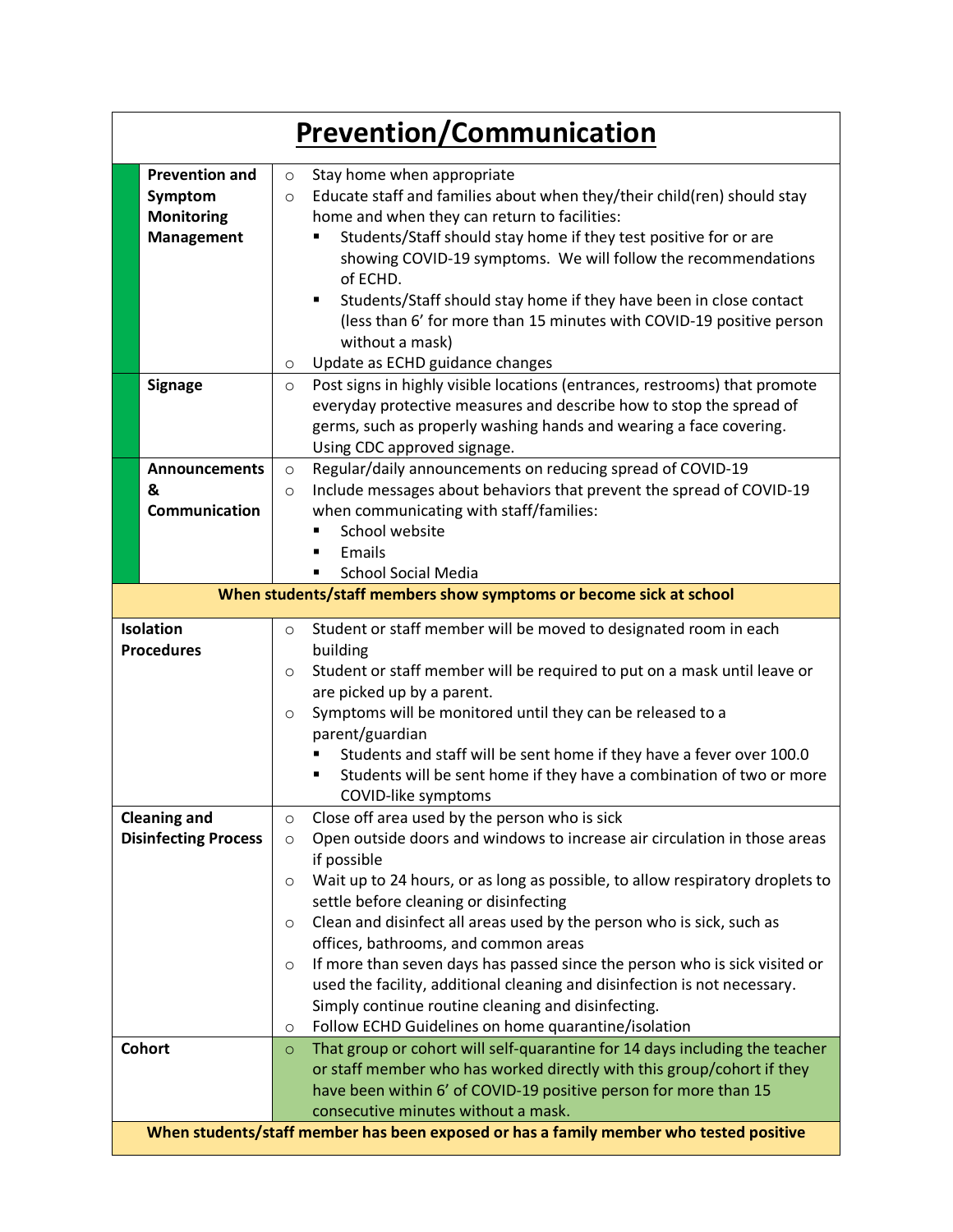| <b>Tracing and</b> | Coordinate tracing and investigation with ECHD                           |
|--------------------|--------------------------------------------------------------------------|
| Investigation      | Continue to follow advice of ECHD in regards to contact tracing and when |
|                    | the staff/student are allowed to return to school                        |
|                    | Monitor symptoms, quarantine for 14 days                                 |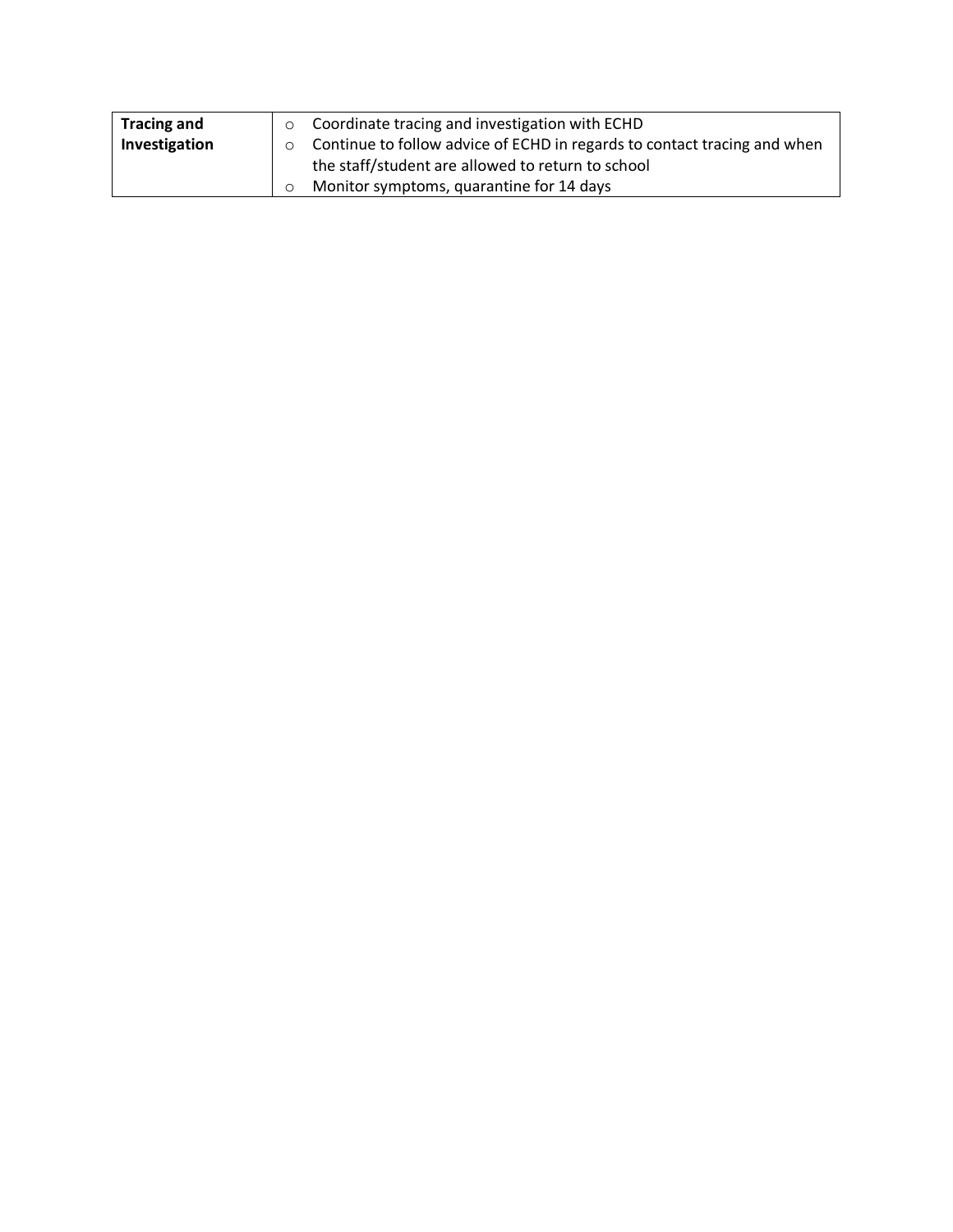#### **Specific Education Protocols by Category**

Tiered model with specific categories and educational practices



§ Boys Town, Project Search, 18-21 will be at the recommendation of the contractor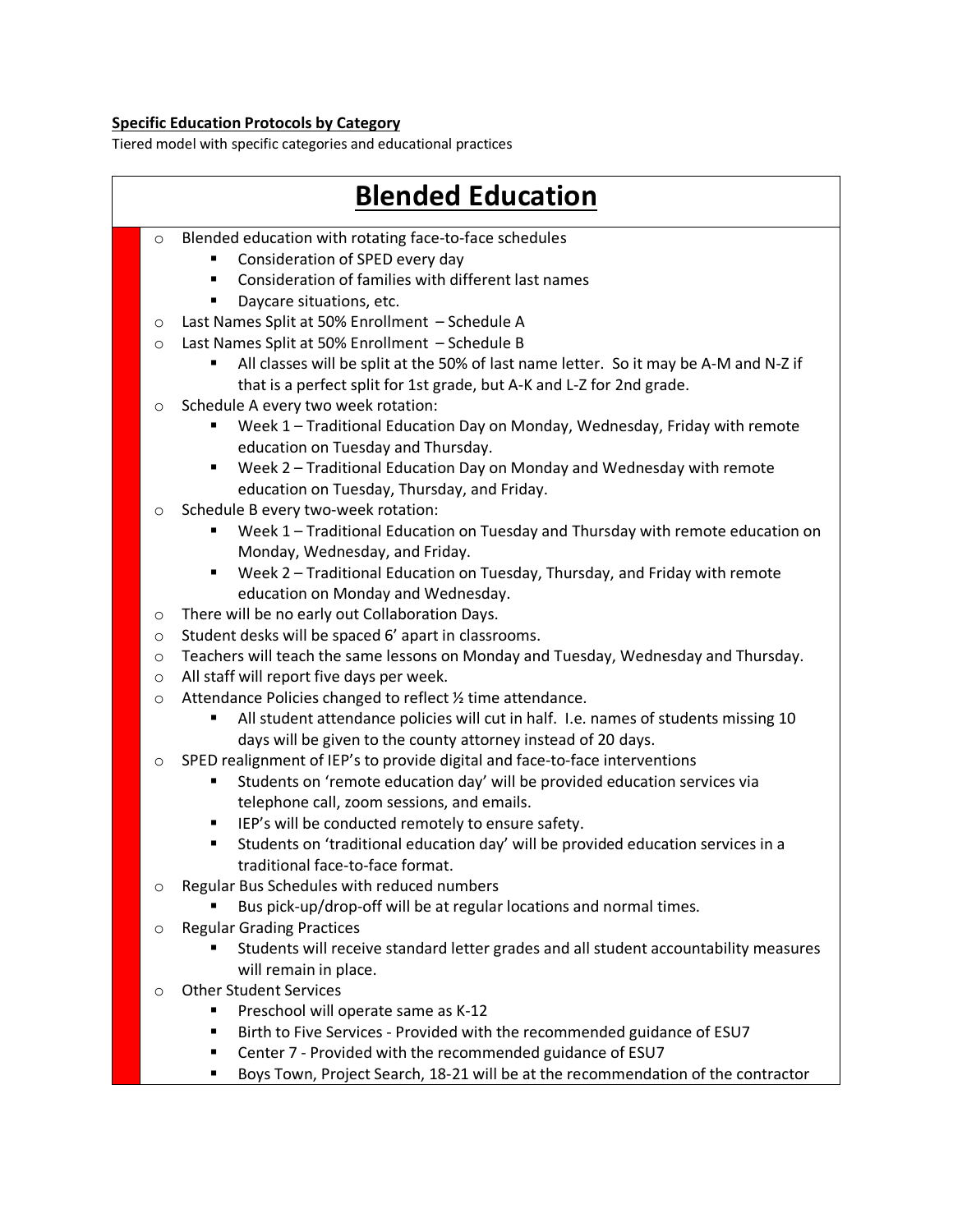## **Remote Education**

- o Remote online education with synchronous and asynchronous education
- o Standardize Learning Management System
- o Standardized ZOOM Meeting Times Weekly
- o Suspension of attendance policies
	- Attendance policies will be in place for ZOOM classes
- o SPED services via ZOOM and phone calls
	- IEP's will be conducted via ZOOM
	- § Student services will be provided via ZOOM, phone calls, emails, and modified student assignments to reflect online or packet education.
- o No Bus Services
- o Communications as needed from district and weekly from buildings.
	- § Student communication via emails from teachers and building principal weekly
	- Parent communication via newsletter, social media, and bright arrow.
	- § Emergency communication via bright arrow from the district office on at least a biweekly basis
- o Standard Grading Practices
	- § Students will receive standard letter grades and student accountability measures will be put in place
	- Grades will be placed on essential standard assignments
- o Essential staff only in the buildings with masks
	- § Custodians, Food Service, Administrators, Administrative Assistants, Business Office Personnel will all report with masks.
	- Teachers will report as needed for packet or online education purposes
	- Para educators and bus drivers will not report
	- § No visitors allowed in the building
- o Other Student Services
	- **•** Preschool will have packet education with pick-up each week and scheduled ZOOM sessions.
	- Birth-to-Five Services Provided with the recommended guidance of ESU7
	- Center 7 Provided with the recommended guidance of ESU7
	- § Boys Town, Project Search, 18-21 will be at the recommendation of the contractor
- o Develop District-Wide Procedures of Remote Education
	- Required Synchronous ZOOM requirements at all levels
		- These times will be staggered throughout the week
		- One hour, two days per week for all classes at 5-12th Grade
		- 45 minutes, two days per week at K-4th Grade
		- Attendance required for students and graded
	- § Required Instructional Videos Non-Covered Materials in Synchronous ZOOM
		- § YouTube video ranging from 3-15 minutes with information on assignments
		- To help parents/students understand the information presented
	- Weekly Academic Hour Requirements
		- § Elementary 20 hours per week
		- § Junior/Senior High 25 hours per week
	- Teachers will hold 2 hours of office hours per week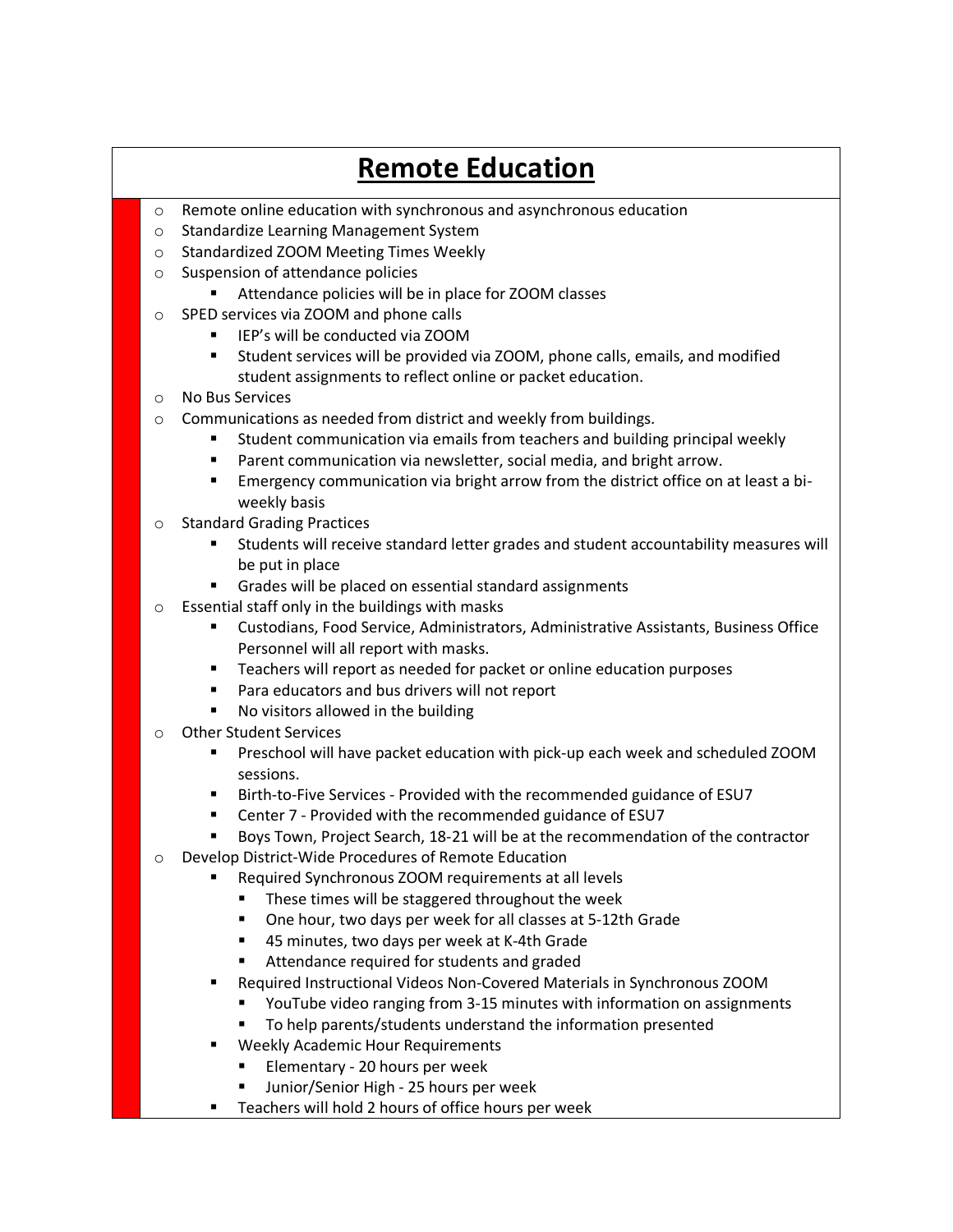|      |                         | <b>Food Service</b>                                                                               |
|------|-------------------------|---------------------------------------------------------------------------------------------------|
|      | Tier I:                 | No self-service<br>$\bigcirc$                                                                     |
|      | Low-<br><b>Moderate</b> | Monitor mandatory handwashing - more hand sanitizer stations set up for easy<br>$\circ$<br>access |
|      |                         | No typing pads used<br>$\circ$                                                                    |
|      |                         | No salad bar<br>$\circ$                                                                           |
|      |                         | Food service will hand out milk<br>$\circ$                                                        |
|      |                         | Plastic sneeze guard at point of service<br>$\circ$                                               |
|      |                         | Sanitization of all horizontal surfaces prior to lunch changes<br>$\circ$                         |
|      |                         | Individual packets will be used for Condiments<br>$\circ$                                         |
|      |                         | Extra-Spacing in between students while eating in the cafeteria (possibly extra<br>$\circ$        |
|      |                         | tables set up or change schedule) procedures need to be taught to students                        |
|      |                         | Schedule adjustment if needed more time for lunch<br>$\circ$                                      |
|      |                         | No share table<br>$\circ$                                                                         |
|      |                         | Install sneeze guard in serving line and point of service<br>$\circ$                              |
|      | Tier II:                | Monitor mandatory handwashing - more hand sanitizer stations set up for easy<br>$\circ$           |
|      | Moderate-               | access                                                                                            |
| High |                         | Students eat in classrooms (Grab and Go Lunch?) using more prepackaged<br>$\circ$<br>meals        |
|      |                         | Breakfast in cafeteria with 6' between all students<br>$\circ$                                    |
|      |                         | Sanitize horizontal surfaces after eating<br>$\circ$                                              |
|      |                         | No mass gatherings around food services<br>$\circ$                                                |
|      |                         | Install sneeze guard in serving line and point of service<br>$\circ$                              |
|      |                         | No classroom "food days"<br>$\circ$                                                               |
|      | <b>Tier III:</b>        | <b>Food Security Program</b><br>$\circ$                                                           |
|      |                         | Grab and go food service<br>$\circ$                                                               |
|      | High-                   |                                                                                                   |
|      | <b>Severe</b>           |                                                                                                   |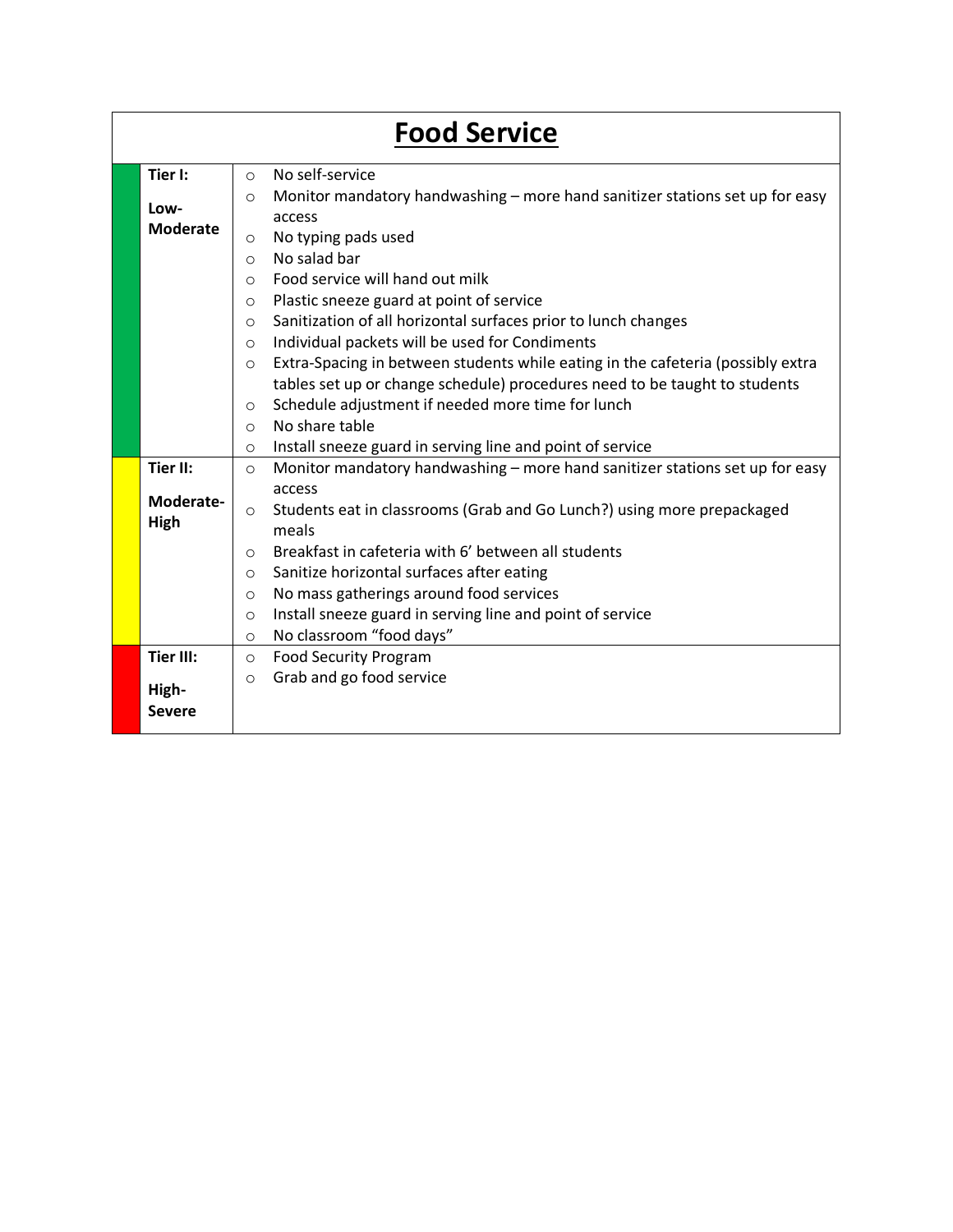| <b>Cleaning Protocols</b> |                 |                                                                                            |  |  |  |
|---------------------------|-----------------|--------------------------------------------------------------------------------------------|--|--|--|
|                           | Tier I:         | Gloves/Masks worn by all custodial staff<br>$\circ$                                        |  |  |  |
|                           | Low-            | Washing of hands every four hours<br>$\circ$                                               |  |  |  |
|                           | <b>Moderate</b> | Open outside doors and windows and use ventilating fans to increase air<br>$\circ$         |  |  |  |
|                           |                 | circulation in the area if needed                                                          |  |  |  |
|                           |                 | Clean and disinfect all areas such as offices, bathrooms, common areas, shared<br>$\circ$  |  |  |  |
|                           |                 | electronic equipment (like tablets, touch screens, keyboards, remote controls)             |  |  |  |
|                           |                 | focusing especially on frequently touched surfaces.                                        |  |  |  |
|                           |                 | Clean visibly dirty surfaces with soap and water prior to disinfection                     |  |  |  |
|                           |                 | Provide EPA-registered disposable wipes to teachers and staff so that                      |  |  |  |
|                           |                 | commonly used surfaces (e.g., keyboards, desks, remote controls) can be                    |  |  |  |
|                           |                 | wiped down before use.<br>Sanitizing lunchroom tables between rotations                    |  |  |  |
|                           |                 | $\circ$<br>CDC Cleaning Guidance - Guidance of the CDC                                     |  |  |  |
|                           |                 | $\circ$<br>Reopening Guidance - https://www.cdc.gov/coronavirus/2019-<br>$\circ$           |  |  |  |
|                           |                 | ncov/community/reopen-guidance.html                                                        |  |  |  |
|                           |                 | Prepare facilities for the resumption of school:<br>$\circ$                                |  |  |  |
|                           |                 | Air filters should be changed regularly.                                                   |  |  |  |
|                           |                 | Janitorial services should distribute wastebaskets, tissues and CDC                        |  |  |  |
|                           |                 | approved soap to every office and classroom so that these materials can be                 |  |  |  |
|                           |                 | used upon entry and exit into discrete locations and during transit between                |  |  |  |
|                           |                 | sites.                                                                                     |  |  |  |
|                           |                 | Signage about frequent handwashing, cough etiquette, and nose blowing                      |  |  |  |
|                           |                 | should be widely posted, disseminated, and encouraged through various                      |  |  |  |
|                           |                 | methods of communication.                                                                  |  |  |  |
|                           |                 | Janitorial staff should follow guidance from the CDC about the use of face                 |  |  |  |
|                           |                 | masks and special respirators at use when performing cleaning duties.                      |  |  |  |
|                           | <b>Tier II:</b> | Cleaning playground equipment daily<br>$\circ$<br>Gloves/Masks worn by all custodial staff |  |  |  |
|                           |                 | $\circ$<br>Washing of hands every two hours<br>$\circ$                                     |  |  |  |
|                           | Moderate-       | Open outside doors and windows and use ventilating fans to increase air<br>$\circ$         |  |  |  |
|                           | High            | circulation in the area if needed                                                          |  |  |  |
|                           |                 | Clean and disinfect all areas such as offices, bathrooms, common areas, shared<br>O        |  |  |  |
|                           |                 | electronic equipment (like tablets, touch screens, keyboards, remote controls)             |  |  |  |
|                           |                 | focusing especially on frequently touched surfaces.                                        |  |  |  |
|                           |                 | Clean visibly dirty surfaces with soap and water prior to disinfection                     |  |  |  |
|                           |                 | Provide EPA-registered disposable wipes to teachers and staff so that                      |  |  |  |
|                           |                 | commonly used surfaces (e.g., keyboards, desks, remote controls) can be                    |  |  |  |
|                           |                 | wiped down before use.                                                                     |  |  |  |
|                           |                 | Sanitizing lunchroom tables between rotations<br>$\circ$                                   |  |  |  |
|                           |                 | CDC Cleaning Guidance - Guidance of the CDC<br>$\circ$                                     |  |  |  |
|                           |                 | Reopening Guidance - https://www.cdc.gov/coronavirus/2019-<br>O                            |  |  |  |
|                           |                 | ncov/community/reopen-guidance.html<br>Prepare facilities for the resumption of school:    |  |  |  |
|                           |                 | $\circ$<br>Air filters should be changed regularly.                                        |  |  |  |
|                           |                 | Janitorial services should distribute wastebaskets, tissues and CDC                        |  |  |  |
|                           |                 | approved soap to every office and classroom so that these materials can be                 |  |  |  |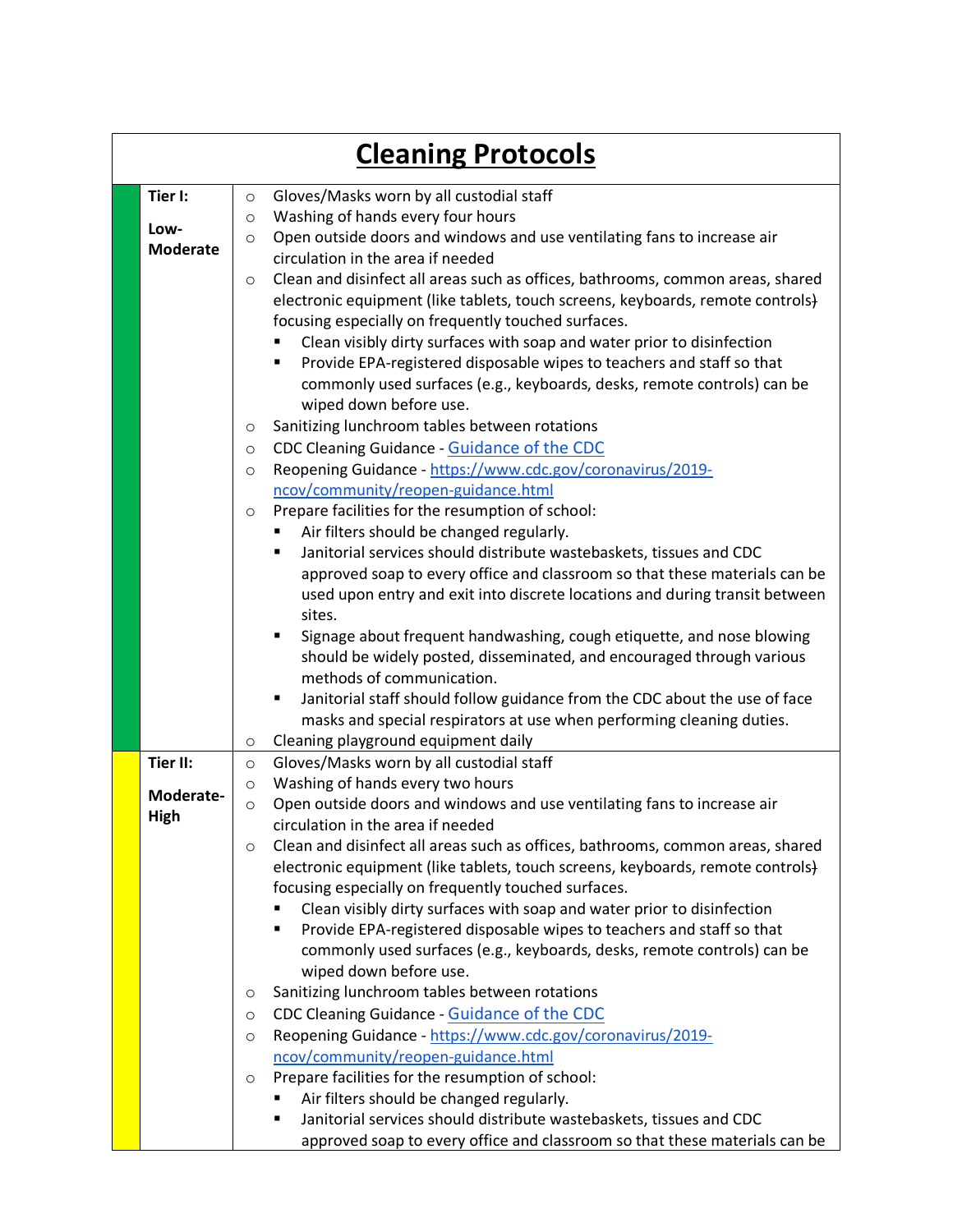|                  | used upon entry and exit into discrete locations and during transit between               |
|------------------|-------------------------------------------------------------------------------------------|
|                  | sites.                                                                                    |
|                  | Signage about frequent handwashing, cough etiquette, and nose blowing<br>٠                |
|                  | should be widely posted, disseminated, and encouraged through various                     |
|                  | methods of communication.                                                                 |
|                  | Janitorial staff should follow guidance from the CDC about the use of face<br>٠           |
|                  | masks and special respirators at use when performing cleaning duties.                     |
|                  | Cleaning playground equipment daily<br>$\circ$                                            |
| <b>Tier III:</b> | Gloves/Masks worn by all custodial staff<br>$\circ$                                       |
|                  | Washing of hands every hour<br>$\circ$                                                    |
| High-            | Open outside doors and windows and use ventilating fans to increase air<br>$\circ$        |
| <b>Severe</b>    | circulation in the area.                                                                  |
|                  | Clean and disinfect all areas such as offices, bathrooms, common areas, shared<br>$\circ$ |
|                  | electronic equipment (like tablets, touch screens, keyboards, remote controls)            |
|                  | focusing especially on frequently touched surfaces.                                       |
|                  | Clean visibly dirty surfaces with soap and water prior to disinfection                    |
|                  | Provide EPA-registered disposable wipes to teachers and staff so that                     |
|                  | commonly used surfaces (e.g., keyboards, desks, remote controls) can be                   |
|                  | wiped down before use.                                                                    |
|                  | Sanitizing lunchroom tables between rotations<br>$\circ$                                  |
|                  | CDC Cleaning Guidance - Guidance of the CDC<br>$\circ$                                    |
|                  | Reopening Guidance - https://www.cdc.gov/coronavirus/2019-<br>$\circ$                     |
|                  | ncov/community/reopen-guidance.html                                                       |
|                  | Prepare facilities for the resumption of school:                                          |
|                  | $\circ$<br>Air filters should be changed regularly.                                       |
|                  | Janitorial services should distribute wastebaskets, tissues and CDC                       |
|                  |                                                                                           |
|                  | approved soap to every office and classroom so that these materials can be                |
|                  | used upon entry and exit into discrete locations and during transit between               |
|                  | sites.                                                                                    |
|                  | Signage about frequent handwashing, cough etiquette, and nose blowing<br>٠                |
|                  | should be widely posted, disseminated, and encouraged through various                     |
|                  | methods of communication.                                                                 |
|                  | Janitorial staff should follow guidance from the CDC about the use of face<br>п           |
|                  | masks and special respirators at use when performing cleaning duties.                     |
|                  | Cleaning playground equipment daily<br>O                                                  |